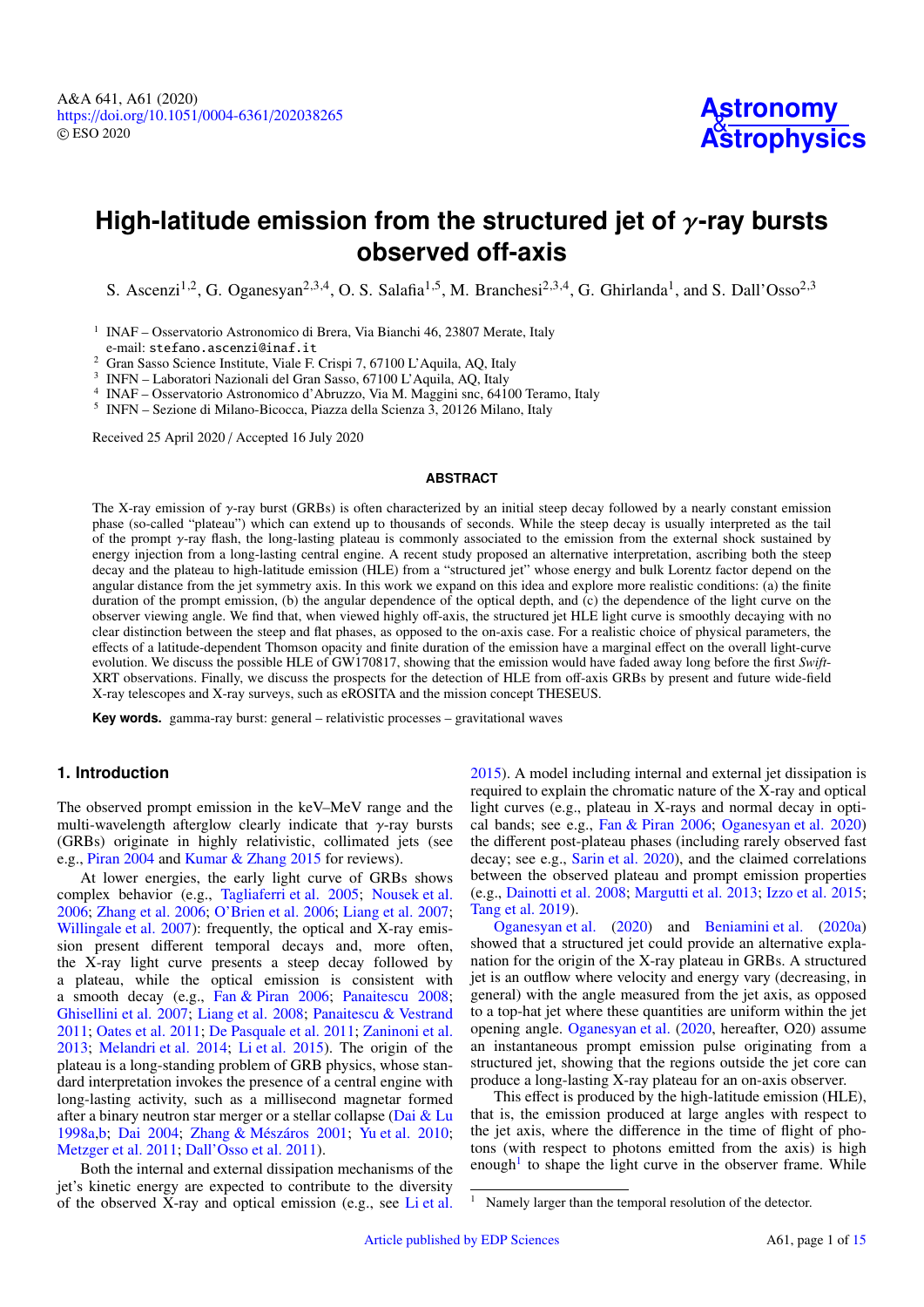HLE has already been considered to explain the tails of the prompt emission pulses [\(Fenimore et al.](#page-10-16) [1996\)](#page-10-16), the X-ray steepdecay phase [\(Kumar & Panaitescu](#page-10-17) [2000;](#page-10-17) [Zhang et al.](#page-11-3) [2006;](#page-11-3) [Liang et al.](#page-10-1) [2007\)](#page-10-1), and the tails of the X-ray flares [\(Jia et al.](#page-10-18) [2016\)](#page-10-18), its role in producing the X-ray plateau is a novelty that was introduced for the first time in the  $O20$  $O20$  $O20$  model<sup>2</sup>. A particular feature of this model is that the duration of the plateau phase increases with the distance from the central engine where the emission happens. For an appropriate combination of parameters, O20 showed that plateaus as long as a few  $10^4$  s can be produced.

Alternatively, [Beniamini et al.](#page-10-15) [\(2020a\)](#page-10-15) showed that the plateau emission can be interpreted as the external shock (*afterglow*) emission of a structured jet observed slightly off-axis. It is worth noting that both [Beniamini et al.](#page-10-15) [\(2020a\)](#page-10-15) and O20 models have the great advantage of being agnostic on the nature of the γ-ray burst central engine.

The idea that GRB jets are structured is supported by several theoretical studies that investigated how the jet propagates through the envelope of the massive stellar progenitor in long GRBs or through the ejecta resulting from the merger of the compact binary progenitor in short GRBs (e.g., [Aloy et al.](#page-10-19) [2000,](#page-10-19) [2005;](#page-10-20) [Ramirez-Ruiz et al.](#page-11-16) [2002;](#page-11-16) [Matzner](#page-10-21) [2003;](#page-10-21) [Zhang et al.](#page-11-17) [2003;](#page-11-17) [Lazzati & Begelman](#page-10-22) [2005;](#page-10-22) [Morsony et al.](#page-11-18) [2007;](#page-11-18) [Bromberg et al.](#page-10-23) [2011;](#page-10-23) [Lazzati & Perna](#page-10-24) [2019;](#page-10-24) [Xie & MacFadyen](#page-11-19) [2019;](#page-11-19) [Salafia et al.](#page-11-20) [2020\)](#page-11-20). These studies showed that the jetenvelope –ejecta interaction leaves an imprint on the jet, leading to the formation of a wide angular structure.

The recent joint discovery of the gravitational-wave (GW) signal from the binary neutron star (BNS) merger GW170817, of the accompanying faint short GRB 170817A [\(Abbott et al.](#page-10-25) [2017a,](#page-10-25)[b\)](#page-10-26), and in particular, of its multi-wavelength longlasting emission, has provided strong support to the structured jet scenario (e.g., [Lazzati et al.](#page-10-27) [2018;](#page-10-27) [D'Avanzo et al.](#page-10-28) [2018;](#page-10-28) [Mooley et al.](#page-11-21) [2018a;](#page-11-21) [Resmi et al.](#page-11-22) [2018;](#page-11-22) [Lyman et al.](#page-10-29) [2018;](#page-10-29) [Margutti et al.](#page-10-30) [2018;](#page-10-30) [Troja et al.](#page-11-23) [2018;](#page-11-23) [Ghirlanda et al.](#page-10-31) [2019;](#page-10-31) [Lamb et al.](#page-10-32) [2019;](#page-10-32) [Hajela et al.](#page-10-33) [2019;](#page-10-33) [Salafia et al.](#page-11-24) [2019;](#page-11-24) [Ioka & Nakamura](#page-10-34) [2019\)](#page-10-34).

Here we aim to generalize the O20 model by relaxing some of its basic assumptions, which are: (i) the coincidence of the line of sight with the jet axis (on-axis observer), (ii) the infinitesimal duration of the energy release by the emitting surface, and (iii) the negligible opacity of the emitting region. We generalize the model, considering: a generic viewing angle with respect to the jet axis, a finite duration in the energy release, and a nonnegligible opacity and its angular dependence along the emitting surface.

Moreover, the off-axis view of the  $\gamma$ -ray burst prompt HLE may reveal a new promising class of X-ray counterparts of GW from compact binary mergers, which add up to the already explored orphan afterglows from the external shock, cocoon emission (see [Lazzati et al.](#page-10-35) [2017a,](#page-10-35)[b\)](#page-10-36), and spindown–powered transients [\(Yu et al.](#page-11-25) [2013;](#page-11-25) [Metzger & Piro](#page-11-26) [2014;](#page-11-26) [Siegel & Ciolfi](#page-11-27) [2016a,](#page-11-27)[b;](#page-11-28) for more details on electromagnetic counterparts from GWs see [Nakar](#page-11-29) [2019\)](#page-11-29).

The HLEs could become a detectable target in the near future thanks to the advent of sensitive large-field-of-view surveys such as eROSITA [\(Merloni et al.](#page-10-37) [2012\)](#page-10-37), Einstein Probe [\(Yuan et al.](#page-11-30) [2015\)](#page-11-30), eXTP [\(Hernanz et al.](#page-10-38) [2018\)](#page-10-38), the mission concept THESEUS-Soft X-ray Imager (SXI; [Amati et al.](#page-10-39) [2018\)](#page-10-39), and SVOM-ECLAIRs [\(Wei et al.](#page-11-31) [2016\)](#page-11-31) in the X-rays. Therefore,

their modelling is of great importance in order to plan observational strategies for the follow-up of GW events detected by the current and next-generation GW detectors [\(Abernathy](#page-10-41) [2011;](#page-10-41) [Maggiore et al.](#page-10-42) [2020;](#page-10-42) [Reitze et al.](#page-11-32) [2019\)](#page-11-32), and to optimize the operations and development of wide-field X-ray instruments [\(Amati et al.](#page-10-39) [2018;](#page-10-39) [Hernanz et al.](#page-10-38) [2018\)](#page-10-38).

The paper is organized as follows: in Sect. [2](#page-1-1) we describe the formalism adopted for the computation of the HLE from a structured jet for an observer at any viewing angle: we first develop the simplest case of instantaneous emission (Sect. [2.1\)](#page-1-2) and then generalize to the case of finite-duration emission (Sect. [2.2\)](#page-3-0). In Sect. [3](#page-4-0) we derive the transparency condition to Thomson scattering as a function of the angular coordinate of the jet and discuss its impact on the observed X-ray light curve. In Sect. [4](#page-5-0) we show our resulting X-ray light curves and discuss the detectability prospect of off-axis events by THESEUS and eROSITA. In this section, we also address the case of GW/GRB 170817. We discuss our findings in Sect. [5.](#page-9-0)

## <span id="page-1-1"></span>**2. Method**

In this section we outline the formalism for the computation of the HLE for an observer at any viewing angle (i.e., relaxing the assumption of an on-axis observer adopted in O20). We first consider (similary to O20) the case of instantaneous emission and then extend the treatment to the more realistic case of a pulse of finite duration. Finally, we also include the effect of a nonnegligible opacity.

#### <span id="page-1-2"></span>2.1. Instantaneous emission

Following O20 we start by assuming that all the energy is released instantaneously at the emission time  $t_{em}$  $R_0/c/\sqrt{1-1/\Gamma_c^2}$ . Here  $R_0$  is the distance from the central engine along the jet axis  $(\theta = 0)$  at the time when the energy is released along the jet axis ( $\theta = 0$ ) at the time when the energy is released and  $\Gamma_c$  is the bulk Lorentz factor of the core of the structured jet.

We consider two possible jet structures, which describe how the energy and the bulk Lorentz factor change as a function of the angle from the jet axis. These were first proposed in models for the afterglow emission (power-law structured jet [Rossi et al.](#page-11-33) [2002;](#page-11-33) Gaussian structured jet [Zhang & Mészáros](#page-11-34) [2002\)](#page-11-34). The power-law structure is defined as

<span id="page-1-5"></span>
$$
\begin{cases} \epsilon(\theta) = \left[ 1 + \left( \frac{\theta}{\theta_E} \right)^k \right]^{-1} \\ \Gamma(\theta) = 1 + (\Gamma_c - 1) \left[ 1 + \left( \frac{\theta}{\theta_c} \right)^k \right]^{-1} . \end{cases} \tag{1}
$$

The Gaussian structure is defined as

<span id="page-1-4"></span>
$$
\begin{cases} \epsilon(\theta) = e^{-(\theta/\theta_E)^2} \\ \Gamma(\theta) = 1 + (\Gamma_c - 1)e^{-(\theta/\theta_c)^2}, \end{cases}
$$
 (2)

where  $\theta_E$  and  $\theta_c$  are the core opening angles of the (normalized) energy and Lorentz factor structure, respectively, and Γ*<sup>c</sup>* is the bulk Lorentz factor of the core<sup>[3](#page-1-3)</sup>. In order to explore how the HLE from the structured jet  $\gamma$ -ray burst prompt emission appears under different viewing angles, we consider two different Cartesian coordinate systems  $K$  and  $K'$  represented in Fig. [1](#page-2-0) (black and blue axes, respectively). The *z*-axis of the  $\kappa$  system is aligned with the symmetry axis of the jet, while the  $K'$  system is rotated by an angle  $\theta$ <sup>v</sup> (the viewing angle) around the *y* axis such

<span id="page-1-0"></span><sup>2</sup> A flattening in the decay of the HLE light curve in the case of a structured jet have been previously pointed out by [Dyks et al.](#page-10-40) [\(2005\)](#page-10-40).

<span id="page-1-3"></span>Differently from O20, we choose here a smooth function for the power-law structure, which ensures the stability of our algorithm for the HLE computation.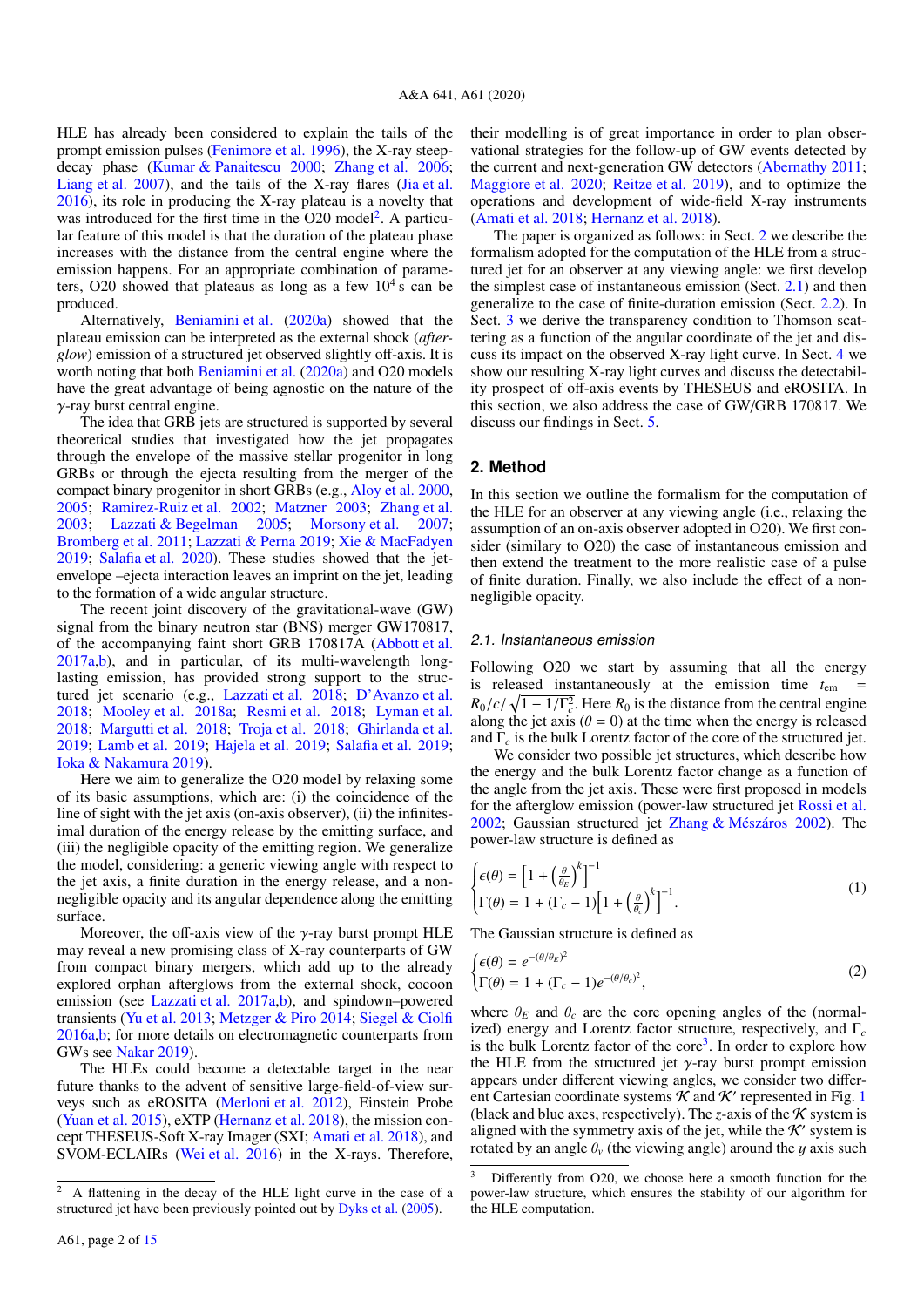

<span id="page-2-0"></span>[Fig. 1.](https://dexter.edpsciences.org/applet.php?DOI=10.1051/0004-6361/202038265&pdf_id=1) Pictorial representation of the system under study. The emitting surface is shown in red, the reference frame  $K$  is in black, and the frame  $\mathcal{K}'$ , with its  $z'$  axis aligned with the line of sight, is represented in blue. The green circle shows an example of EATR.

that the axis  $z'$  coincides with the line of sight<sup>[4](#page-2-1)</sup>. Both systems are centered on and at rest with respect to the central engine, namely they are center-of-explosion (CoE) frames.

At a given observer time  $t_{obs}$ , the observer receives radiation emitted by those points of the emitting surface sharing the same value of z'. Such points define a curve on the emitting surface called the equal arrival time ring (EATR), which is described as (see Appendix [A\)](#page-12-0):

$$
R(\theta)(\sin \theta_v \sin \theta \cos \phi + \cos \theta_v \cos \theta) = -c(t_{\text{obs}} - t_{\text{em}}),
$$
 (3)

where  $R(\theta) \equiv \beta(\theta)ct_{\text{em}}$  is the radius at a given  $\theta$  that defines the surface of emission  $\beta(\theta)$  the jet velocity in units of c and t<sub>re</sub> surface of emission,  $\beta(\theta)$  the jet velocity in units of *c*, and  $t_{em}$ denotes the time at which the emission occurs (all the times are measured starting from the jet launching time).

The flux at a given  $t_{\rm obs}$  is obtained by integrating the flux element along the EATR corresponding to a given  $t_{obs}$ , taking into account also the Doppler factor of the emitting element. For an off-axis observer, the break of the symmetry introduces a dependence on the angle  $\phi$  into the Doppler factor, such that it writes:

$$
D(\theta, \phi) = \frac{1}{\Gamma(\theta)[1 - \beta(\theta)(\cos\theta\cos\theta_v + \sin\theta\sin\theta_v\cos\phi)]},
$$
(4)

where  $\cos \theta \cos \theta_y + \sin \theta \sin \theta_y \cos \phi = \cos \theta'$  and  $\theta'(\theta, \phi)$  is the polar angle of the point P in the *K'* (see Fig. 1 and Appendix A) polar angle of the point P in the  $K'$  (see Fig. [1](#page-2-0) and Appendix [A\)](#page-12-0). It is worth noting that, while in the on-axis case the Doppler factor depends only on  $\theta$  (e.g., see O20), for an off-axis observer, the break of the symmetry introduces a further dependence on the angle  $\phi$ .

<span id="page-2-2"></span>The flux density thus can be written as:

$$
F_{\nu}(t_{\text{obs}}) = \frac{1}{d_L^2 (1+z)^3}
$$
  
 
$$
\times \oint_{EATR} \frac{\eta'_{\nu'}[\nu(1+z)/D(\theta,\phi),\theta]D^3(\theta,\phi)P(\theta,\phi,\tau)dl}{|\nabla h(\theta,\phi)|},
$$
 (5)

where *z* is the source redshift,  $v(1 + z)/D(\theta, \phi) = v'$  is the fre-<br>quency in the emitting element comoving frame  $p'$ ,  $(v' | \theta)$  is the quency in the emitting element comoving frame,  $\eta'_{v'}(v', \theta)$  is the emitted energy per unit area per unit frequency per unit solid emitted energy per unit area per unit frequency per unit solid angle and can be expressed as  $\eta'_{\nu}(\nu', \theta) = \eta'_{\nu} \epsilon(\theta) \dot{S}_{\nu}'(\nu')$ , where  $\epsilon(\theta)$  is the structure in energy,  $S'_{v'}(v')$  is the spectra malized to 1 at  $v' = v'$ , and the constant  $n' = n'$  ( $v'$ )  $v'_v(v')$  is the spectral shape nor-<br>onstant  $n' = n'$   $(v' = v'$ ,  $\theta = 0$ malized to 1 at  $v' = v'_0$ , and the constant  $\eta'_0$  $v'_{v'_0} \equiv \eta'_{v_0}$  $v'_{v'}(\nu' = \nu'_0, \theta = 0).$ In Eq. [\(5\)](#page-2-2),  $d_L$  is the source luminosity distance<sup>[5](#page-2-3)</sup>,  $P(\theta, \phi, \tau)$  is the optical depth-dependent projection factor (with  $\tau$  being the optioptical depth-dependent projection factor (with  $\tau$  being the optical depth) taking into account the orientation of the emitting surface with respect to the line of sight in the optically thick regime  $(P(\theta, \phi, \tau)) = 1$  when the opacity is negligible), and the function  $h(\theta, \phi)$  is defined as

$$
h(\theta, \phi) \equiv D(\theta, \phi) \Gamma(\theta) t_{\text{obs}} - t_{\text{em}},
$$
\n(6)

such that:

$$
|\nabla h(\theta,\phi)| = \frac{D(\theta,\phi)\Gamma(\theta)}{c} \left\{ \frac{1}{(\partial_{\theta}R)^{2} + R^{2}} [\partial_{\theta}R \times (\cos\theta_{\nu}\cos\theta + \sin\theta_{\nu}\sin\theta) + R(\cos\theta\cos\phi\sin\theta_{\nu} - \cos\theta_{\nu}\sin\theta)]^{2} + \sin^{2}\theta_{\nu}\sin^{2}\phi \right\}^{1/2}.
$$
 (7)

Equations [\(4\)](#page-2-4) and [\(5\)](#page-2-2) are derived in [A](#page-12-0)ppendix  $\overrightarrow{A}$ and Appendix [B.1,](#page-12-1) respectively. Throughout the paper, we assume a smoothly broken power law (SBPL) spectral shape, expressed by the function:

<span id="page-2-5"></span>
$$
S'_{\nu'}(\nu') = \frac{2}{\left(\frac{\nu'}{\nu'_0}\right)^{\alpha_s} + \left(\frac{\nu'}{\nu'_0}\right)^{\beta_s}},\tag{8}
$$

where  $\alpha_s$  and  $\beta_s$  are the spectral indices and  $v'_0$  is the maximum<br>frequency of  $v'S'$  in the comoving frame, which corresponds in frequency of  $v'S'_{v}$  in the comoving frame, which corresponds in<br>the observer frame to the on-axis maximum frequency  $y_{\text{sub}} =$ the observer frame to the on-axis maximum frequency  $v_{\text{peak}} \equiv D(\theta = 0, \phi = 0)v'/((1 + z))$ . A unique comoving-frame spec- $D(\theta = 0, \phi = 0) v_0' / (1 + z)$ . A unique comoving-frame spec-<br>trum along the jet structure is assumed. We briefly discuss the trum along the jet structure is assumed. We briefly discuss the impact of this assumption on the spectral evolution observed during the steep-plateau phases in Sect. [5,](#page-9-0) while we refer the reader to [Salafia et al.](#page-11-35)  $(2015)$  for a study of the consistency of the structured jet model with the Amati and Yonetoku correlations.

<span id="page-2-4"></span>Figure [2](#page-3-1) shows the light curve (bottom panels) for three different values of the viewing angle  $\theta_n$  (from left to right): on-axis  $(\theta_v = 0)$ , edge of the jet core  $(\theta_v = \theta_c)$ , and off axis  $(\theta_v = 3 \times \theta_c)$ . For these examples we considered a Gaussian jet with the following parameters:  $\Gamma_c = 100$ ,  $R_0 = 10^{15}$  cm,  $\theta_c = \theta_E = 3^{\circ}$ , while for the spectrum we choose a SBPL function with a peak while for the spectrum we choose a SBPL function with a peak in the observer frame in the on-axis case at  $h\nu_{\text{peak}} = 100 \text{ keV}$ 

<span id="page-2-1"></span><sup>&</sup>lt;sup>4</sup> The observer is assumed to lie in the  $x - z$  plane, without lack of generality thanks to the assumed axial symmetry.

<span id="page-2-3"></span><sup>5</sup> Concerning the cosmological transformations, for the sake of simplicity and since they do not impact the final conclusions of this paper, we consider the source at  $z = 0$ .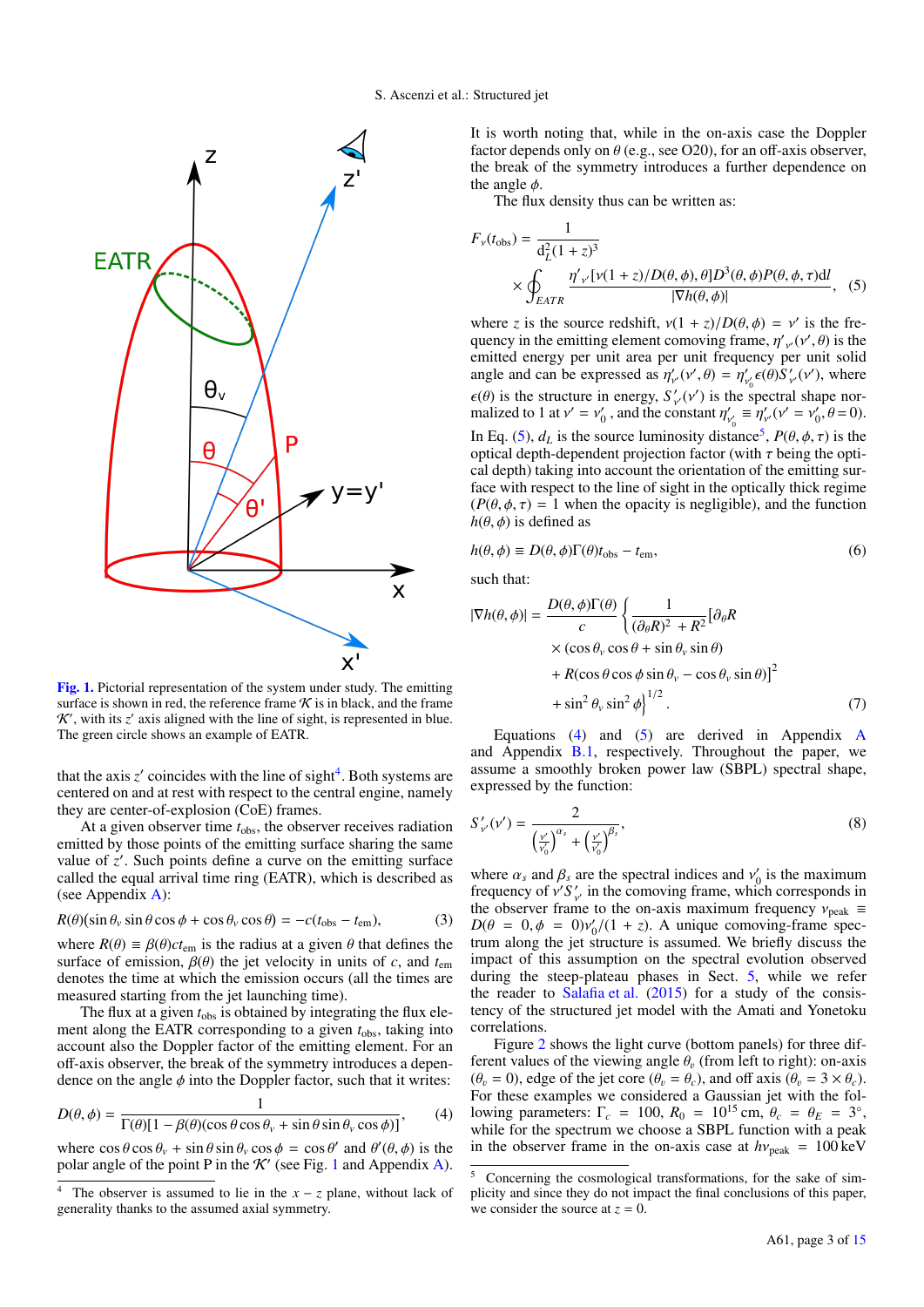

<span id="page-3-1"></span>[Fig. 2.](https://dexter.edpsciences.org/applet.php?DOI=10.1051/0004-6361/202038265&pdf_id=2) Equal arrival time rings (*top panels*) and corresponding light curves (*bottom panels*) for three configurations of the viewing angle (*from left to right*),  $\theta_v = 0^\circ$  (on-axis),  $\theta_v = \theta_c$  (edge-of-the-core), and  $\theta_v = 3 \times \theta_c$  (off-axis). *Top panels*: polar plot of the emitting surface. The black circle shows the physical limit of the core of the iet. The black shows the physical limit of the core of the jet. The black cross shows the observer line of sight. The colored curves are the EATRs at ten arbitrary sampling times. *Bottom panels*: light curve normalized at its maximum value (corresponding to the on-axis observer at the first sampled epoch). The colored dots represent the flux emitted by the corresponding colored EATRs in the top panel. The structured jet assumed for this test case has a Gaussian structure with  $\Gamma_c = 100$ ,  $\theta_c = \theta_E = 3^\circ$ ,  $R_0 = 10^{15}$  cm. The comoving emission spectrum is described by a SBPL spectrum with  $\alpha_s = 0.2$ and  $\beta<sub>s</sub> = 1.3$ .

(where *h* is the Planck constant) and energy spectral indices  $\alpha_s = 0.2$ ,  $\beta_s = 1.3$ , below and above the peak, respectively.

The upper panels in Fig. [2](#page-3-1) show the emitting surface in polar coordinates such that the center represents the jet axis. The cross represents the position of the line of sight and the black circle marks the jet core boundary  $\theta_c$  (which coincides with  $\theta_E$  in the particular example shown here). The colored curves represent the EATR at different times. We note that for an on-axis observer (upper left panel) the EATRs are concentric circles, as expected from axisymmetry, while for off-axis observers (upper central and right panels) the EATRs become more and more distorted as  $\theta_v$  increases, due to the breaking of axial symmetry combined with the latitudinal structure of the jet with the latitudinal structure of the jet.

The bottom rows of Fig. [2](#page-3-1) show the light curves, that is, the flux density  $F_v(t)$  at  $h\nu = 10 \,\text{keV}$  normalized to the maximum value received by an on-axis observer as a function of time.

In the case of an on-axis observer, shown in the left top and bottom panels of Fig. [2,](#page-3-1) the initial (from 0 to  $~50 s$ ) steep decay of the light curve corresponds to emission produced within the core of the jet (as predicted by the analytical solution of [Kumar & Panaitescu](#page-10-17) [2000\)](#page-10-17). The following plateau phase (from  $~\sim$ 50 to  $~\sim$ 300 s) is instead due to photons emitted by regions just outside of the jet core: these photons are seen by the on-axis observer due to the increasing opening angles of the beaming cones in these regions characterized by a decreasing Γ.

The transition between the steep decay and the plateau phase becomes less evident as the line of sight moves to larger off-axis

angles (central and right column plots of Fig. [2\)](#page-3-1). For  $\theta_v = \theta_c$ (central column), after the peak a transition from a steep to a shallower decay can still be seen, although much less evident than in the on-axis configuration. From the top central and right panels of Fig. [2](#page-3-1) one can see that, similarly to the on-axis case, the steep decay is produced by the emission from EATRs lying (at least partially) inside the core of the jet. The plateau is produced by EATRs just outside the core of the jet. Figure [2](#page-3-1) shows that by increasing the viewing angle (i.e., more off-axis lines of sight) the distinction between the steep decay and the plateau sections of the light curve becomes progressively less marked.

Another feature of the off-axis light curves is the fainter peak flux density (e.g., two and four orders of magnitude for  $\theta_v = \theta_c$ and  $\theta_v = 3\theta_c$ , respectively) with respect to that measured by the on-axis observer. This effect is due to the fact that, for  $\theta_v = \theta_c$ and  $\theta_v = 3\theta_c$ , the core of the jet where  $\epsilon(\theta)$  and  $\Gamma(\theta)$  reach their maximum values is beamed outside of the line of sight.

Finally, the time of arrival of the first photon is delayed for increasing viewing angle, such that for  $\theta_v = 0^\circ$ ,  $\theta_c$ ,  $3\theta_c$  it arrives respectively at  $\sim$  2 s 10 s and 200 s after the jet launch time respectively at <sup>∼</sup>2 s, 10 s, and 200 s after the jet launch time.

#### <span id="page-3-0"></span>2.2. Finite-duration emission

In the previous section, similarly to O20, we considered the simplifying assumption of an impulsive emission episode in computing its HLE light curve. In this section we generalize our calculation to the case of a finite time interval during which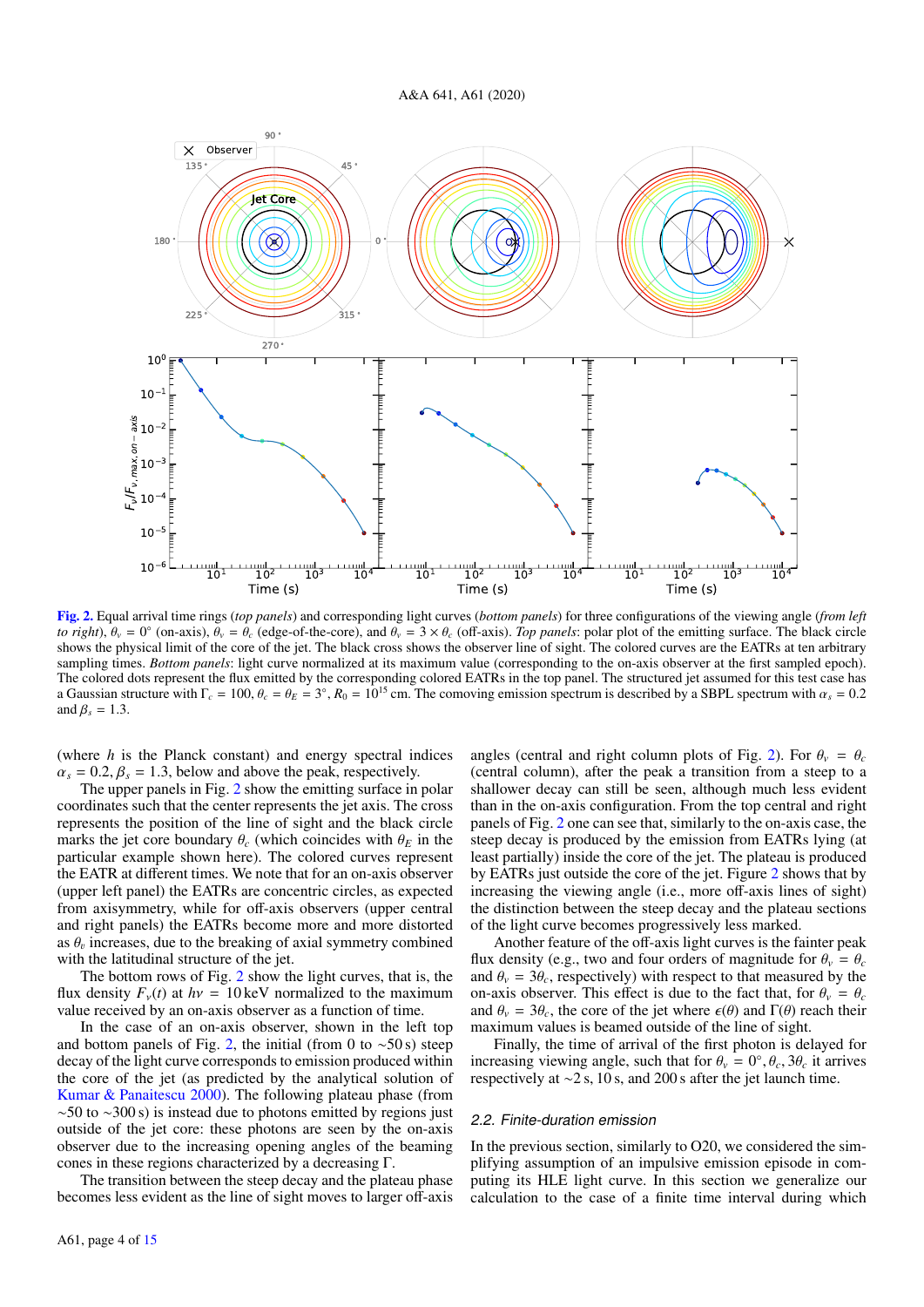the energy is released. To this aim we approximate the emission episode with a temporal profile  $I_{\nu}(t)$  which is the sum of N infinitesimal pulses. Each infinitesimal pulse is treated as in the impulsive approximation. The *N* pulses are then summed in such a way that the total emitted energy is conserved (a more detailed description of the method is provided in Appendix [B.2\)](#page-13-0).

Figure [3](#page-5-1) shows the light curve obtained with the finiteduration emission case for an on-axis observer. Also, for this example we consider a Gaussian jet with a core half-opening angle  $\theta_c = \theta_E = 3^\circ$  and  $\Gamma_c = 100$ . The emission starts at a radius  $R_0 = 10^{13}$  cm and its temporal profile is described by a radius  $R_0 = 10^{13}$  cm and its temporal profile is described by a step function sampled  $N = 105$  times and lasting  $\Delta T = 10^5$  s in the CoE frame, which corresponds to  $\Delta T_{obs} \simeq \Delta T/(2\Gamma_c^2) = 5 \text{ s in}$ <br>the observer frame the observer frame.

In Fig. [3](#page-5-1) the black solid line represents the total flux density, while the dashed colored lines show the contributions to the emission of the *N* discrete pulses, which henceforth we refer to as partial light curves<sup>[6](#page-4-1)</sup>. The emitting surfaces of all pulses have the same structure but they correspond to different emission radii. We labeled each surface with the parameter  $\Delta R_0 = R_i(\theta = 0) - R_0$ , where  $R_i(\theta)$  is the radius of jet core for the i-th surface. Each emitting surface is characterized by the constant  $\eta'_{\nu'_0,i}$  (in Eq. [\(B.15\)](#page-13-1)) which we assume - in this particular example - to be constant with time. We assume for simplicity that the spectrum and the energy profile  $\epsilon(\theta)$  do not change within the pulse.

We can see from Fig. [3](#page-5-1) that also in the more realistic case of a finite-duration emission episode the light curve morphology is preserved in the on-axis case because the total light curve is dominated by the very late partial light curves. The presence of the steep decay-plateau structure in the on-axis case found by O20 is confirmed when a more realistic finite-duration emission is considered. We verified that also in the off-axis case the final partial light curves shape the total emission for most of the time, with the exception (as in the on-axis case) of the first phase, when the contribution of the early time emission is nonnegligible.

It is quite important to notice – as shown in Fig.  $3$  – that from our model the duration of the plateau is not necessarily determined by the radius of the prompt emission. The only requirement to have a long lasting plateau is that the portion of the jet outside of the core, and not necessarily the entire surface, is emitting at large radii. We can have a scenario in which the prompt emission is generated at small radii (e.g.,  $10^{13}$  cm) by the core of the jet, but while the core switches off, the portion of the surface outside the core is still emitting (or it switches on and off with a delay with respect to the core) when the outflow has reached a larger distance (e.g.,  $10^{15}$  cm). This scenario could in principle accommodate a rapid variability of the prompt emission together with a long-lasting plateau without invoking mini jets [\(Kumar & Piran](#page-10-43) [2000\)](#page-10-43).

## <span id="page-4-0"></span>**3. Opacity**

O20 assumed the entire emission region to be transparent. This assumption is allowed when the emission radius  $R_0$  is large. Since a large radius is also required in order to have a longlasting plateau, this justifies the O20 approximation. Here we consider a more realistic scenario, where the effect of the latitude-dependent opacity, its variation with the radius, and the finite duration emission are included.

It is well known that ultra-relativistic motion is required in GRBs to solve the so-called compactness problem [\(Ruderman et al.](#page-11-36) [1975;](#page-11-36) [Schmidt](#page-11-37) [1978\)](#page-11-37). Originally, this argument was applied considering the main source of opacity for high-energy photons, i.e., pair production [\(Piran](#page-11-38) [1999;](#page-11-38) [Lithwick & Sari](#page-10-44) [2001\)](#page-10-44). Recently, it was also applied to constrain the viewing angle [\(Matsumoto et al.](#page-10-45) [2019\)](#page-10-45). Considering that we aim to interpret the soft X-ray emission (0.1-10) keV, we consider hereafter only the Thomson scattering as the main source of opacity.

In Appendix  $C$ , we calculate the expression for the  $\theta$ -dependent optical depth, which reads

<span id="page-4-2"></span>
$$
\tau(\theta) = \frac{Y_e \sigma_T L_{K,ISO}(\theta)}{4\pi m_p \beta(\theta) [1 + \beta(\theta)] c^3 \Gamma^2(\theta) [\Gamma(\theta) - 1]}
$$

$$
\times \left\{ \frac{1}{R(\theta)} - \frac{1}{[1 + \beta(\theta)] \Gamma^2(\theta) \Delta R(\theta) + R(\theta)} \right\},
$$
(9)

where  $Y_e$  is the electron fraction,  $\sigma_T = 6.65 \times 10^{-25}$  cm<sup>2</sup> the mass<br>Thomson scattering cross- section  $m_e = 1.67 \times 10^{-24}$  g the mass Thomson scattering cross- section,  $m_p = 1.67 \times 10^{-24}$  g the mass of the proton,  $L_{K,ISO}(\theta)$  the kinetic isotropic equivalent luminosity,  $\Delta R(\theta) = \beta(\theta)c\Delta T_{\text{engine}}$  is the width of the emitting region, and ∆*T*engine is the duration of the central engine. The kinetic luminosity profile is set by the relation  $dE_K/d\Omega \propto \beta^2(\theta)\epsilon(\theta)$  (O20), such that we can write such that we can write

$$
L_{K,\text{ISO}}(\theta) = \frac{E_{K,\text{ISO}}}{\Delta T_{\text{engine}}}\beta^2(\theta)\epsilon(\theta),\tag{10}
$$

where  $E_{K,ISO}$  is the isotropic equivalent kinetic energy. For these two parameters we take the reference values  $E_{K,ISO} = 10^{54}$  erg and  $\Delta T_{\text{engine}} = 30$  s, appropriate for long GRBs.

The optical depth of Eq. [\(9\)](#page-4-2) multiplies the integrand in the RHS of Eq. [\(5\)](#page-2-2) [\(B.13\)](#page-13-3) through the multiplicative factor  $f(\theta)$  =  $exp[-\tau(\theta)]$ , which suppresses the emission in the regions where  $\tau(\theta) > 1$ . The absorption effect is shown in Fig. [4.](#page-5-2) The partial light curves emitted at small radii (dark blue dashed lines) are strongly absorbed due to the large opacity along most of the emission surface and particularly outside the jet core where  $\Gamma(\theta)$  decreases with the increasing angle from the jet axis. However, the contributions to the emission produced at larger radii suffer a smaller absorption (as shown by the orange-red lines). Overall, also considering the effect of the angular dependence of the opacity, the appearance of the plateau for the structured jet parameters considered in this example is preserved.

In the following, we restrict ourselves to the infinitesimal emission case for which we consider damping due to the opacity. This choice is motivated by the evidence that the steep decay and plateau phases mostly depend on the very late "partial" light curves (see Fig. [3\)](#page-5-1), which are ascribed to the final phases of the emission of a finite pulse. However, if the emission ceases at sufficiently small radii (e.g.,  $R_0 \sim 10^{14}$  cm) the opacity plays a dominant role in shaping the light curve (see Fig. [4\)](#page-5-2) and its effect needs to be considered.

It is also worth noting that when the opacity is nonnegligible, the rest-frame spectrum in the regions outside of the core is unlikely to be exactly equal to the core spectrum (due to e.g., absorption and Comptonization of photons). Despite this, for simplicity, we consider the case of a uniform unique comoving frame spectrum along the jet surface, since at large radii opacity-driven spectral corrections are expected to be negligible.

<span id="page-4-1"></span><sup>&</sup>lt;sup>6</sup> For a better visualization, we show only some selected  $n = 13$  out of  $N = 105$  partial light curves, shifting in the figure their fluxes by a factor *<sup>N</sup>*/*<sup>n</sup>* to properly represent the contribution of the emission at different radii.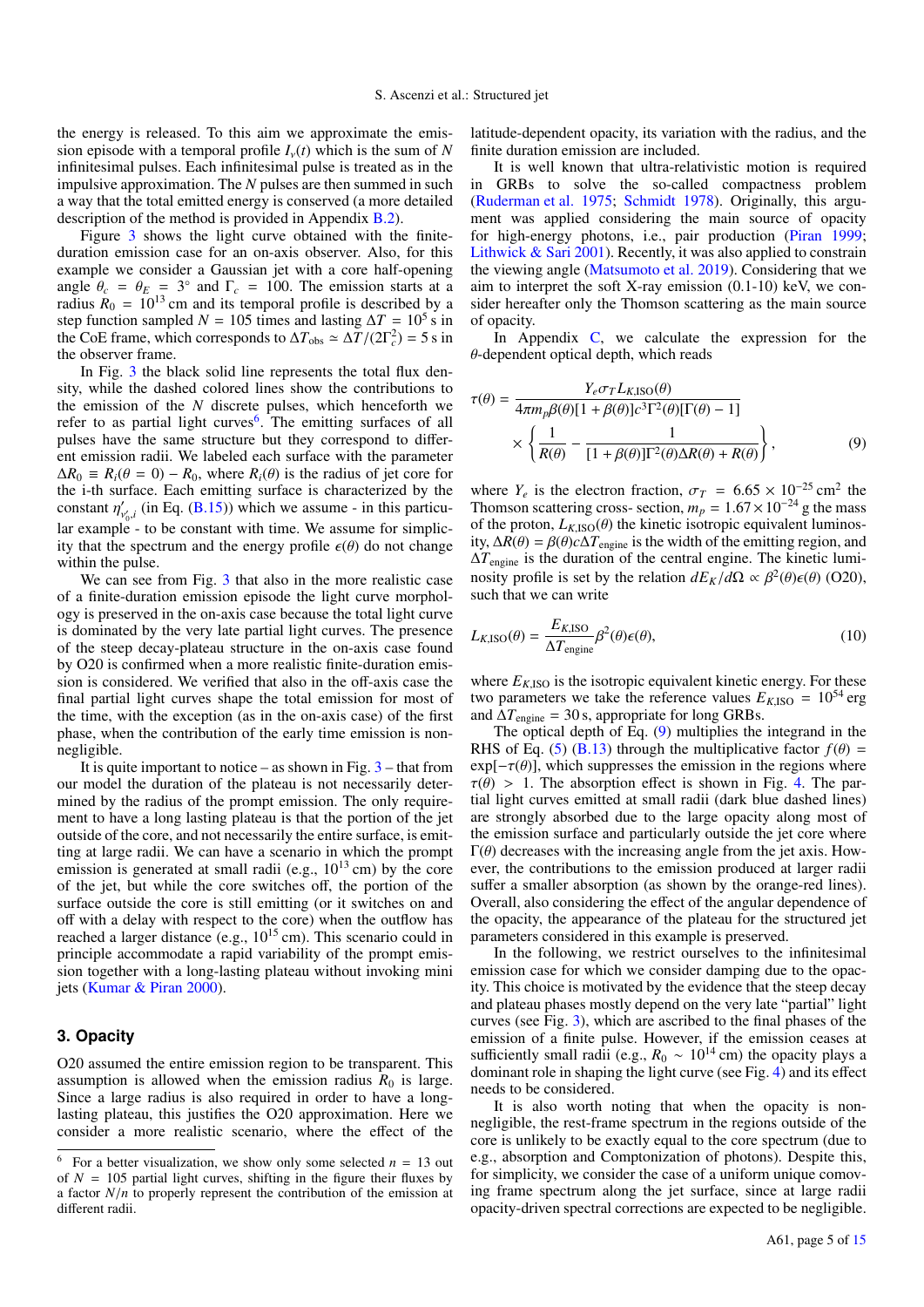

<span id="page-5-1"></span>[Fig. 3.](https://dexter.edpsciences.org/applet.php?DOI=10.1051/0004-6361/202038265&pdf_id=3) Light curve for finite-duration emission. The case refers to an on-axis observer. The dashed colored light curves corresponding to  $n = 13$ selected infinitesimal pulses out of the total  $N = 105$  composing the finite-duration emission episode. Partial fluxes have been multiplied by a factor *N*/*n* in order to better visualize the contribution to the final emission at different radii. Colors identify the  $\Delta R_{0,i}(\Delta t)$  with respect to the initial  $R_0$  ( $t_{\rm em}$ ) at which the first pulse is emitted. The black solid line is the final light curve made by the sum of the partial ones. We assume a Gaussian jet with parameters  $\Gamma_c = 100$ ,  $\theta_c = \theta_E = 3^\circ$ ,  $R_0 = 10^{13}$  cm and the pulse duration in the CoE frame  $\Delta T = 10^5$  s. A SBPL spectrum with  $\alpha_s = 0.2$ <br>and  $\beta_s = 1.3$  is assumed and  $\beta_s = 1.3$  is assumed.



<span id="page-5-2"></span>[Fig. 4.](https://dexter.edpsciences.org/applet.php?DOI=10.1051/0004-6361/202038265&pdf_id=4) Same as Fig. [3](#page-5-1) but with the effect of a non-negligible and latitude-dependent opacity. The parameters for the optical depth are:  $Y_e = 1$ ,  $E_{K,ISO} = 10^{54}$  erg and  $\Delta T_{engine} = 30$  s.

## <span id="page-5-0"></span>**4. Results**

#### 4.1. Parametric study

Here we investigate the light-curve dependence on model parameters. We define a fiducial model by choosing a particular set of parameter values, and then vary one parameter at a time. More specifically, our fiducial model is the same adopted in

Fig. [2](#page-3-1) – namely  $\Gamma_c = 100$ ,  $R_0 = 10^{15}$  cm,  $\theta_c = \theta_E = 3^\circ$  and a Gaussian structure – with a SBPL function spectrum with indices sian structure – with a SBPL function spectrum with indices  $\alpha_s$  = 0.2 and  $\beta_s$  = 1.3. Instead, the light curves arising from a power-law jet structure are discussed in Appendix [D.](#page-14-1)

Figure [5](#page-6-0) shows the light curves of our fiducial model (solid lines) for three values of the viewing angle  $\theta_v = [0, 1, 3] \times \theta_c$ , which correspond to the on-axis, edge, and off-axis view and are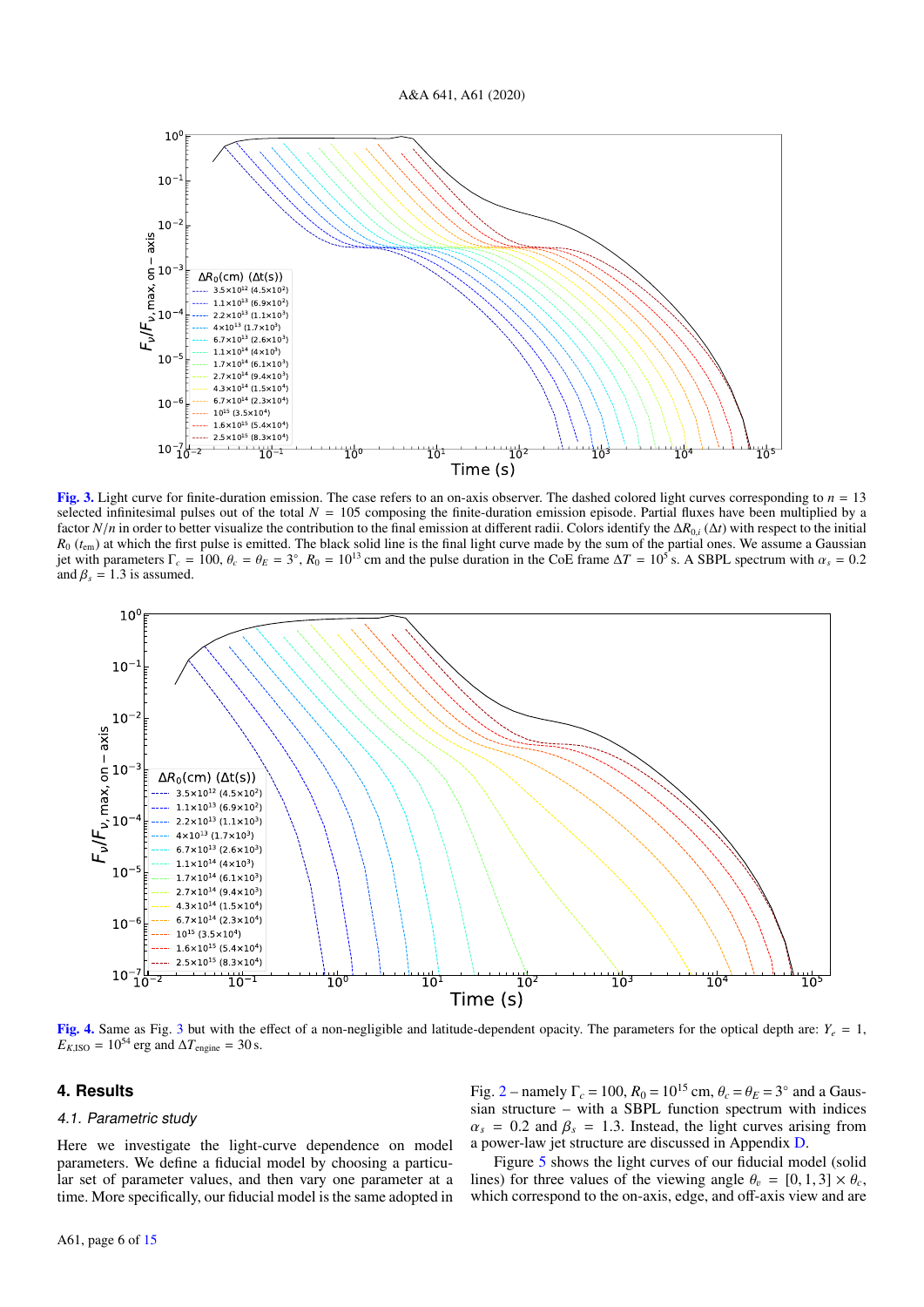

<span id="page-6-0"></span>[Fig. 5.](https://dexter.edpsciences.org/applet.php?DOI=10.1051/0004-6361/202038265&pdf_id=5) Light curves obtained varying  $\Gamma_c$  and  $\theta_c$  at fixed  $R_0 = 10^{15}$  cm, at different viewing angles. Light curves corresponding to viewing angles  $θ$ <sup>*y*</sup> = 0,  $θ$ <sub>*c*</sub>, 3 $θ$ <sub>*c*</sub> are shown in blue, orange, and green, respectively. Continuous curves denote the fiducial model, with  $Γ$ <sub>*c*</sub> = 100,  $θ$ <sub>*c*</sub> = 3<sup>o</sup>. The spectrum is a SBPL function with  $α$ , = 0.2 and structure is Gaussian and the spectrum is a SBPL function with  $\alpha_s = 0.2$  and  $\beta_s = 1.3$ . The light curves are those at  $v = 10$  keV normalized to the maximum value of the on-axis case and the time is relative to the time of arrival of the first photon. For better visualization, we translated the time such that the first photons arrive at  $10^{-1}$  s.

represented in blue, orange, and green, respectively. In the same figure we report also two further models characterized by the same  $R_0$  and the same spectrum: the dashed curves are obtained by increasing the core half-opening angle (i.e.,  $\theta_c = \theta_E = 5^\circ$ ), while the dotted curves are obtained by increasing the core while the dotted curves are obtained by increasing the core Lorentz factor (i.e.,  $\Gamma_c = 200$ ). All the light curves are expressed as  $F_v(t_{obs})$  at a reference (observer frame) energy of  $h\nu = 10 \text{ keV}$ and each curve is normalized to the maximum of the on-axis light curve. Differently from the previous figures, here the time axis refers to the time of arrival of the first photon, which, for a better visualization, we set at  $10^{-1}$  s. This choice is motivated by the likely possibility that, in the upcoming years, a large fraction of off-axis GRBs will be directly detected by high-energy surveys and we will lack a reference initial time that could be provided only by a GW or neutrino trigger.

As shown by the dotted curves in Fig. [5,](#page-6-0) the Lorentz factor of the core mainly affects the on-axis curve. A higher Lorentz factor corresponds to a steeper initial decay, and produces a bump or rebrightening at later times as the emission from outside of the core becomes dominant. Moreover, a larger Γ*<sup>c</sup>* causes the emission to be fainter than the equivalent model with lower Γ*c*, and in general the whole light curve fades more rapidly. This behavior can be explained by the narrower relativistic beaming of the radiation, that consequently suffers a faster angle-dependent de-beaming effect. When the EATRs cross the core boundary, the increase of the flux due to the Doppler factor overcomes the de-beaming due to the increasing latitude, producing a rebrightening instead of a plateau. The off-axis light curves instead show less prominent differences with respect to the equivalent ones in the fiducial model. The light curve corresponding to the edgeof-the-core viewing angle does not show a plateau or rebrightening. Interestingly, since the edge-of-the-core light curve shows a constant decay while the on-axis light curve has a rebrightening, under the assumption that the light curves change smoothly with  $\theta_\nu$ , we may conclude that there must exist a set of  $\theta_\nu$  values included in the interval  $(0, \theta_c)$  for which the light curves present a plateau. This means that, at least in this case, observers with  $\theta$ <sup>v</sup> <  $\theta$ <sup>c</sup> but not perfectly aligned with the axis will see a plateau in the light curve.

Instead, an on-axis model with a wider core opening angle (dashed line of Fig. [5\)](#page-6-0) is characterized by a longer lasting steep decay and a longer lasting and fainter plateau with respect to the fiducial model. When this is accompanied by a larger  $R_0$  the

plateau can last as long as a few  $10^4$  s, as shown in O20. The off-axis light curves in this case are qualitatively similar to those of the other two models.

In Fig. [6](#page-7-0) we consider the same models as in Fig. [5](#page-6-0) but assuming a smaller emitting radius of  $R_0 = 10^{14}$  cm. As in Fig. [5,](#page-6-0) the blue, orange, and green colors denote light curves at  $\theta$ <sup>*v*</sup> = [0, 1, 3]  $\times \theta$ <sup>*c*</sup> respectively, while the continuous, dashed, and dotted lines identify different combinations of <sup>Γ</sup>*<sup>c</sup>* and <sup>θ</sup>*<sup>c</sup>*. The shape of the light curves changes substantially: the steep decay is present in all the cases while the plateau disappears. The only exception with a short plateau phase is with  $\Gamma_c = 200$ (dotted line). By comparing this result with Fig. [4](#page-5-2) we can understand that this effect is due to the opacity which completely suppresses the emission of the jet wings. If the opacity effect were ignored, the on-axis light curve would retain the steep decay-plateau structure, with a plateau of shorter duration than in the fiducial model (see e.g., Fig. [3\)](#page-5-1). It is worth noting that the opacity-driven suppression of the plateau can be used to constrain the parameters entering in Eq. [\(9\)](#page-4-2). For example, if we are confident in our knowledge of the parameters describing the jet structure (e.g.,  $\Gamma(\theta)$ ) and those describing the microphysics (e.g.,  $Y_e$ ), the presence of a plateau and its duration can determine the radius of emission  $R_0$ . Off-axis light curves  $(\theta_v = 3\theta_c$  - green line) are strongly suppressed (note the different scale of the vertical axis in Figs. [5](#page-6-0) and [6\)](#page-7-0) because the radiation beamed towards the observer is quenched by the large opacity and the radiation from the core (less absorbed), which would suffer less absorption, is strongly de-beamed.

#### 4.2. Comparison with the off-axis forward shock emission

O20 modeled the X-ray and optical light curves of GRB 100906A as the sum of an on-axis HLE and afterglow (forwardshock) emission. In this work, we calculate the off-axis light curve of that model in order to investigate how the HLE and forward-shock emission compare when the source is observed off-axis. In particular, we are interested in addressing whether one of the two components dominates over the other, or the two emissions remain well separated in time. We assume the same parameters as those of the model used in O20 to describe the jet; a Gaussian structure,  $\Gamma_c = 160$ ,  $R_0 = 3 \times 10^{15}$  cm and  $\theta_c = 3.3^\circ$  and  $\theta_E = 4.4^\circ$ . For the afterglow model, we consider a forward shock with ambient density  $n = 15 \text{ cm}^{-3}$ consider a forward shock with ambient density  $n = 15 \text{ cm}^{-3}$ ,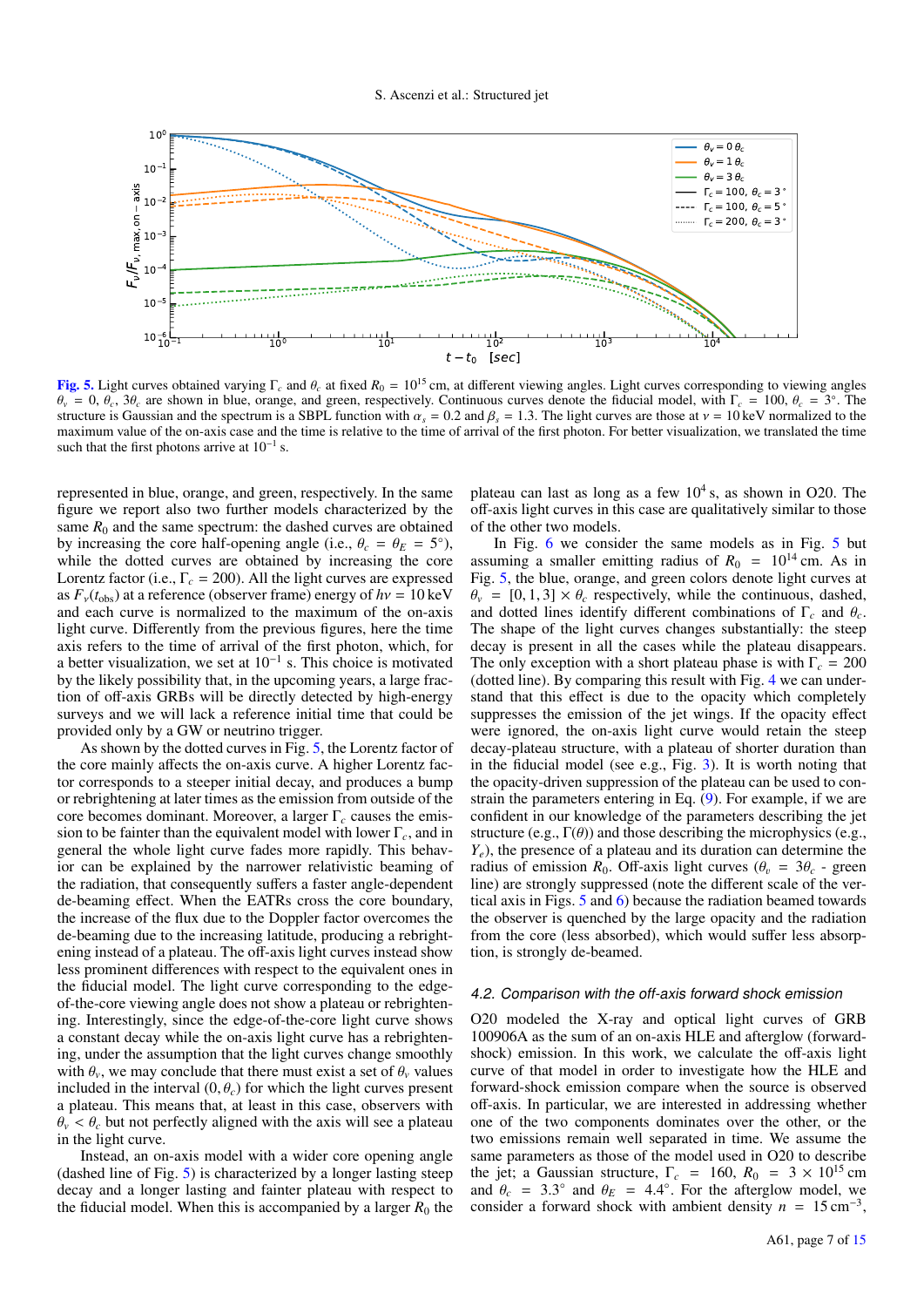

<span id="page-7-0"></span>[Fig. 6.](https://dexter.edpsciences.org/applet.php?DOI=10.1051/0004-6361/202038265&pdf_id=6) Same as Fig. [5](#page-6-0) but with  $R_0 = 10^{14}$  cm. In the off-axis case  $(\theta_v = 3\theta_c)$  the emission is quenched as described in the text (note the different *y*-axis scale with respect to Fig. [5\)](#page-6-0).

shock-accelerated electron power-law index  $p = 2.1$ , post-shock internal energy density fraction shared by the accelerated electrons  $\epsilon_e$  = 0.03, fraction shared by the magnetic field  $\epsilon_B$  =  $2 \times 10^{-2}$  and finally  $E_{K,ISO} = 5 \times 10^{53}$  erg. The off-axis for-<br>ward shock model is described in Salafia et al. (2010). The spec-ward shock model is described in [Salafia et al.](#page-11-24) [\(2019\)](#page-11-24). The spectrum of the HLE here slightly differs from the one used in O20. While O20 used a smoothed double broken power-law spectrum, here we use a simpler SBPL, with  $\alpha_s = 0.67$ ,  $\beta_s = 3.0$  and  $h\nu_{\text{peak}} = 100 \text{ keV}.$ 

Figure [7](#page-7-1) shows the corresponding HLE and the forwardshock light curves. The on-axis, edge-of-the-core, and off-axis views are represented by blue, orange, and green colors, respectively. We can see that the off-axis forward shock emission does not outshine the HLE, because it peaks when the latter has already faded. Moreover, the forward shock emission is more suppressed than the HLE for increasing viewing angles. This means that the off-axis HLE emission may be observed even when the forward shock cannot. The chosen example, GRB100906A, is a long  $\gamma$ -ray burst, but our results hold also for short GRBs. While short GRBs are characterized by afterglows that are fainter by a factor of approximately ten with respect to those of long GRBs [\(Berger](#page-10-46) [2014\)](#page-10-46), a smaller factor is expected for the HLE corresponding to the difference in prompt emission luminosity of long and short GRBs [\(D'Avanzo et al.](#page-10-47) [2014\)](#page-10-47).

This has important implications in a multi-messenger context; for example, in the case of electromagnetic (EM) follow-up of GW from a BNS merger, the HLE emission of the associated short  $\gamma$ -ray burst can be detected off-axis with X-ray observations made within a few hours of the GW trigger. Furthermore, wide-field X-ray telescopes, such as eROSITA and Einstein Probe, and a mission concept such as the THESEUS-SXI could detect the off-axis HLE of long and short GRBs, irrespective of a GW trigger.

In order to illustrate the capability of these instruments to detect the off-axis HLEs, Fig. [8](#page-8-0) shows the peak flux of our model for GRB100906A at different viewing angles by placing the source at different redshifts:  $z = 1.730$ , the actual redshift of this event,  $z = 0.045$ , corresponding to the luminosity distance of 200 Mpc, which we consider as a fiducial limit for the detection of a BNS by the LIGO and Virgo Scientific Collaborations (LVC; [Abbott et al.](#page-10-48) [2018\)](#page-10-48), and  $z = 0.5$ , the expected BNS range for the *Einstein* Telescope (ET; [Abernathy](#page-10-41) [2011;](#page-10-41) [Maggiore et al.](#page-10-42) [2020\)](#page-10-42). The ET range corresponds to the redshift up to which 60% of the sources are expected to be detected by the interferometer [\(Maggiore et al.](#page-10-42) [2020\)](#page-10-42). The red solid and dashed lines



<span id="page-7-1"></span>[Fig. 7.](https://dexter.edpsciences.org/applet.php?DOI=10.1051/0004-6361/202038265&pdf_id=7) On-axis ( $\theta_v = 0 \times \theta_c$ ), edge ( $\theta_v = \theta_c$ ), and off-axis ( $\theta_v = 3 \times \theta_c$ ) views of HLE (continuous line) and forward shock (dashed lines) models used in O20 to fit the light curve of GRB 100906A. The light curves are integrated in the energy range 0.5−10 keV. HLE model parameters:  $\Gamma_c = 160$ ,  $R_0 = 3 \times 10^{15}$  cm and  $\theta_c = 3.3^\circ$  and  $\theta_E = 4.4^\circ$ , spectrum:<br>SBPL  $\alpha = 0.67$   $\beta = 3.0$  and  $\nu_{\text{max}} = 100 \text{ keV}$  iet structure: Gaussian SBPL,  $\alpha_s = 0.67$ ,  $\beta_s = 3.0$  and  $v_{\text{peak}} = 100 \text{ keV}$ , jet structure: Gaussian.<br>Forward shock model parameters: *n* = 15 cm<sup>-3</sup>, *p* = 2.1,  $\epsilon_e = 0.03$ ,<br> $\epsilon_{\text{R}} = 2 \times 10^{-2}$  F<sub>KKS</sub> = 5 × 10<sup>53</sup> erg  $\epsilon_B = 2 \times 10^{-2}$ ,  $E_{K,ISO} = 5 \times 10^{53}$  erg.

show the limiting fluxes of  $2.6 \times 10^{-11}$  erg s<sup>-1</sup>cm<sup>-2</sup> (10<sup>3</sup> s of exposure time) exposure time) and  $10^{-10}$  erg s<sup>-1</sup>cm<sup>-2</sup> ( $10^2$  s of exposure time) for THESEUS-SXI<sup>[7](#page-7-2)</sup> [\(Amati et al.](#page-10-39) [2018\)](#page-10-39), respectively, while the black dashed line shows the limiting flux of  $3 \times 10^{-13}$  erg s<sup>-1</sup>cm<sup>-2</sup> (40 s of exposure time) for eROSITA [\(Khabibullin et al.](#page-10-49) [2012\)](#page-10-49). We can see that both THESEUS and eROSITA are able to observe the HLE at the lowest *z* even for very large viewing angles. However, increasing the redshift reduces the viewing angle up to which an observer can detect the HLE; at *<sup>z</sup>* <sup>∼</sup> <sup>1</sup>.730, THESEUS (100 s exposure time) and eROSITA would detect this event only if the viewing angle were smaller than ∼7 ◦ or ∼23◦ , respectively. Nevertheless, the larger field of THESEUS-SXI could compensate for the lower sensitivity with respect to eROSITA.

Finally, we also mention that the modeling of the forward shock is important for constraining the jet structure with the aim of robustly estimating the contribution of the HLE. In particular, [Beniamini et al.](#page-10-50) [\(2020b\)](#page-10-50) showed that, rather independently from

<span id="page-7-2"></span><sup>7</sup> A source is expected to remain in the THESEUS-SXI field of view for about 100−1000 s, considering the instrument in survey mode.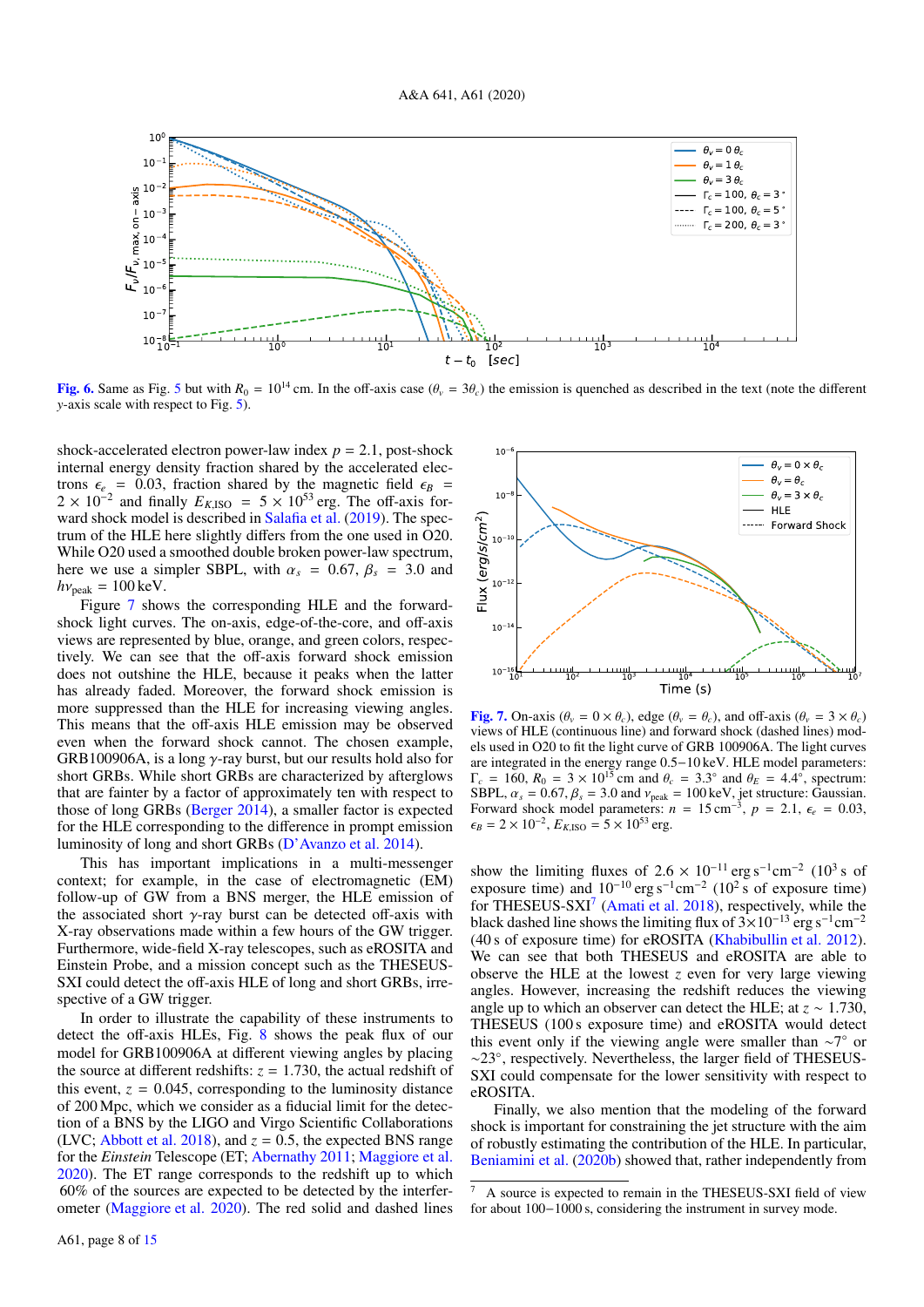

<span id="page-8-0"></span>[Fig. 8.](https://dexter.edpsciences.org/applet.php?DOI=10.1051/0004-6361/202038265&pdf_id=8) Peak flux vs. viewing angle of the HLE of GRB 100906A assuming the same structure derived in O20. Circles, diamonds, and crosses represent the same model at three different redshifts:  $z = 1.730$  (actual redshift of GRB 100906A),  $z = 0.045$  (Advanced LIGO and Virgo range for BNS mergers), and  $z = 0.5$  (ET range for BNS mergers), respectively. The color code denotes the logarithm of the time of the peak in the observer frame. Red continuous and red dashed lines mark the flux limit of THESEUS-SXI integrated in  $10^3$  s and  $10^2$  s, respectively. Black dashed line marks the flux limit of eROSITA integrated in 40 s. Verical dotted line marks <sup>θ</sup>*<sup>c</sup>* .

parameters  $\epsilon_B$ ,  $\epsilon_e$ , and *n*, the jet structure can be constrained from the afterglow light curves.

### 4.3. The Case of GW170817

The first EM signal associated with GW170817 was the faint short GRB 170817A detected by *Fermi*-GBM [\(Goldstein et al.](#page-10-51) [2017\)](#page-10-51) and INTEGRAL [\(Savchenko et al.](#page-11-39) [2017\)](#page-11-39) 1.76 s after the merger. The GRB had a peak isotropic equivalent luminosity of  $1.6 \times 10^{47}$  erg s<sup>-1</sup> [\(Abbott et al.](#page-10-26) [2017b\)](#page-10-26). No counterpart was<br>detected by the early X-ray follow-up campaign. MAXI, the first detected by the early X-ray follow-up campaign. MAXI, the first to observe in the X-ray band at 4.8 h, provided an upper limit of  $8.6 \times 10^{-9}$  erg s<sup>-1</sup> cm<sup>-2</sup> in the energy range of  $(2-10 \text{ keV})$ of  $8.6 \times 10^{-9}$  erg s<sup>-1</sup>cm<sup>-2</sup> in the energy range of (2–10 keV).<br>Subsequent observations by MAXI (at 6.2, 12.0, 13.7 h) pro-Subsequent observations by MAXI (at 6.2, 12.0, 13.7 h) pro-<br>vided other limits to the X-ray flux  $(7.7 \times 10^{-8} \text{ } 4.2 \times 10^{-9} \text{ } 2.2 \times$ vided other limits to the X-ray flux  $(7.7 \times 10^{-8}, 4.2 \times 10^{-9}, 2.2 \times 10^{-9} \text{ erg s}^{-1} \text{cm}^{-2} \cdot \text{Supita et al. } 2017$ ; Abbott et al. 2017a). Swift 10<sup>−</sup><sup>9</sup> erg s<sup>−</sup><sup>1</sup> cm<sup>−</sup><sup>2</sup> ; [Sugita et al.](#page-11-40) [2017;](#page-11-40) [Abbott et al.](#page-10-25) [2017a\)](#page-10-25). *Swift* observed the position of the optical counterpart AT2017gfo [\(Coulter et al.](#page-10-52) [2017\)](#page-10-52) at 14.9 h after the merger obtaining an upper limit to the X-ray flux of 2.74 × 10<sup>-13</sup> erg s<sup>-1</sup>cm<sup>-2</sup> (0.3–10) keV<br>(Evans et al. 2017: Abbott et al. 2017a) [\(Evans et al.](#page-10-53) [2017;](#page-10-53) [Abbott et al.](#page-10-25) [2017a\)](#page-10-25).

During early *Chandra* observations at 2.2 days after the merger, *Chandra* did not detect any source [\(Troja et al.](#page-11-41) [2017\)](#page-11-41). Eventually, 8.9 days after the merger, *Chandra* discovered the X-ray counterpart with an estimated flux in the range  $(0.3-10)$  keV of  $(4 \pm 1.1) \times 10^{-15}$  erg s<sup>-1</sup>cm<sup>-2</sup> [\(Troja et al.](#page-11-41) [2017\)](#page-11-41).<br>From this date, the source emission as observed in the X-ray From this date, the source emission as observed in the X-ray, optical, and radio band slowly increased with time  $(\alpha t^{0.8})$ , [Mooley et al.](#page-11-42) [2018b\)](#page-11-42) until it peaked at ∼150 days after the merger [\(Dobie et al.](#page-10-54) [2018;](#page-10-54) [D'Avanzo et al.](#page-10-28) [2018;](#page-10-28) [Margutti et al.](#page-10-30) [2018\)](#page-10-30). Finally, the light curve showed a rapid declining phase [\(Dobie et al.](#page-10-54) [2018;](#page-10-54) [Alexander et al.](#page-10-55) [2018\)](#page-10-55). A structured jet [\(Lamb et al.](#page-10-32) [2019;](#page-10-32) [Margutti et al.](#page-10-30) [2018;](#page-10-30) [Lazzati et al.](#page-10-27) [2018;](#page-10-27) [Gottlieb et al.](#page-10-56) [2018\)](#page-10-56) is able to account for the multi-wavelength light curve and the proper motion [\(Mooley et al.](#page-11-21) [2018a\)](#page-11-21) and size constraints [\(Ghirlanda et al.](#page-10-31) [2019\)](#page-10-31) observed in the radio band.

Here, we verify that our off-axis HLE model is consistent with the upper limits from the early X-ray observations of



<span id="page-8-1"></span>[Fig. 9.](https://dexter.edpsciences.org/applet.php?DOI=10.1051/0004-6361/202038265&pdf_id=9) Models of the HLE X-ray emission (0.3−10) keV of GW170817. Blue and orange lines denote on-axis and off-axis ( $\theta$ <sub>*v*</sub> = 15<sup>°</sup>) views and solid and dotted lines mark models with  $R_0 = 2 \times 10^{15}$  cm and and solid and dotted lines mark models with  $R_0 = 2 \times 10^{15}$  cm and  $R_0 = 10^{13}$  cm, respectively. *Swift*-XRT (0.3–10) keV and MAXI (2–10) keV upper limits are shown by the gray and red triangles, respectively. The purple vertical line represents the trigger time of GRB 170817A with respect to the GW signal. A power-law structured jet is assumed (from [Ghirlanda et al.](#page-10-31) [2019\)](#page-10-31) with  $\Gamma_c = 251$ ,  $\theta_c = \theta_E = 3.4^\circ$ ,  $E_{K,ISO} = 2.5 \times 10^{52}$  erg and nower-law slope  $k = 3.5$  and  $k_E = 5.5$  for the energy  $2.5 \times 10^{52}$  erg, and power-law slope  $k_c = 3.5$  and  $k_E = 5.5$  for the energy and bulk Lorentz factor, respectively. A SBPL with  $h\nu_{\text{peak}} = 100 \text{ keV}$ ,  $\alpha_s = 0.5$ , and  $\beta_s = 1.3$  is assumed.

GW170817. To this aim, we assume the jet parameters derived from the combined modeling of the afterglow emission, source proper motion, and size constraints by [Ghirlanda et al.](#page-10-31) [\(2019\)](#page-10-31). The jet is assumed to be observed off-axis at a viewing angle  $\theta_v = 15^\circ$  and to have a power-law structure with core parameters  $\Gamma_v = 251$   $\theta_v = \theta_E = 3.4^\circ$   $E_{VISO} = 2.5 \times 10^{52}$  erg. The angular  $\Gamma_c = 251$ ,  $\theta_c = \theta_E = 3.4^\circ$ ,  $E_{K,ISO} = 2.5 \times 10^{52}$  erg. The angular profiles of the bulk Lorentz factor and of the energy are modeled profiles of the bulk Lorentz factor and of the energy are modeled with different power-law slopes, that is,  $k_c = 3.5$  and  $k_E = 5.5$ , respectively. We consider two possible values for the emission radius  $R_0$  corresponding to  $R_0 = 10^{13}$  cm and  $R_0 = 2 \times 10^{15}$  cm, and we model the HLE in these two limiting cases. We consider a SBPL function with  $h\nu_{\text{peak}} = 1500 \text{ keV}$  ( $h\nu'_{0} = 3 \text{ keV}$  in comov-<br>ing frame)  $\rho_{\text{c}} = 0.5$  and  $\beta_{\text{c}} = 1.3$  as a reference spectrum ing frame),  $\alpha_s = 0.5$ , and  $\beta_s = 1.3$  as a reference spectrum.

Figure [9](#page-8-1) shows the HLE emission light curve (i.e., flux integrated in the (0.3–10) keV energy range) for  $R_0 = 2 \times 10^{15}$  cm and  $R_0 = 10^{13}$  cm (solid and dashed lines, respectively). The orange lines correspond to the jet seen off-axis (as it should be based on the EM modeling of [Ghirlanda et al.](#page-10-31) [2019\)](#page-10-31). The normalization of the off-axis light curve is calculated with respect to the on-axis one, which in turn has been normalized to the luminosity  $L_{\text{peak}} = 1.3 \times 10^{51} \text{ erg s}^{-1}$ . This value was obtained assuming a central engine duration  $\Delta T_{\text{resine}} = 2$ s and calcuassuming a central engine duration  $\Delta T_{\text{engine}} = 2 \text{ s}$  and calculating the on-axis isotropic equivalent energy with Eq. (16) of [Salafia et al.](#page-11-24) [\(2019\)](#page-11-24) with a radiative efficiency  $\eta = 0.25$  and integrating over the energy range (0.3−10) keV. *Swift*-XRT (0.3–10) keV and MAXI (2–10) keV upper limits are shown by the red and grey triangles, respectively.

From Fig. [9](#page-8-1) we can deduce that XRT would have been able to observe the HLE from the GRB 170817A: the earliest followup would grant a detection even for small emission radii (dashed lines in Fig. [9\)](#page-8-1).

With the current follow-up timing, the emission, in the case of  $R_0$  = 2 × 10<sup>15</sup> cm (solid lines in Fig. [9\)](#page-8-1), appears to be marginally detectable. Uncertainty on the parameters of the jet structure are not included in this analysis. We conclude that the current X-ray follow-up observations of GW170817, starting at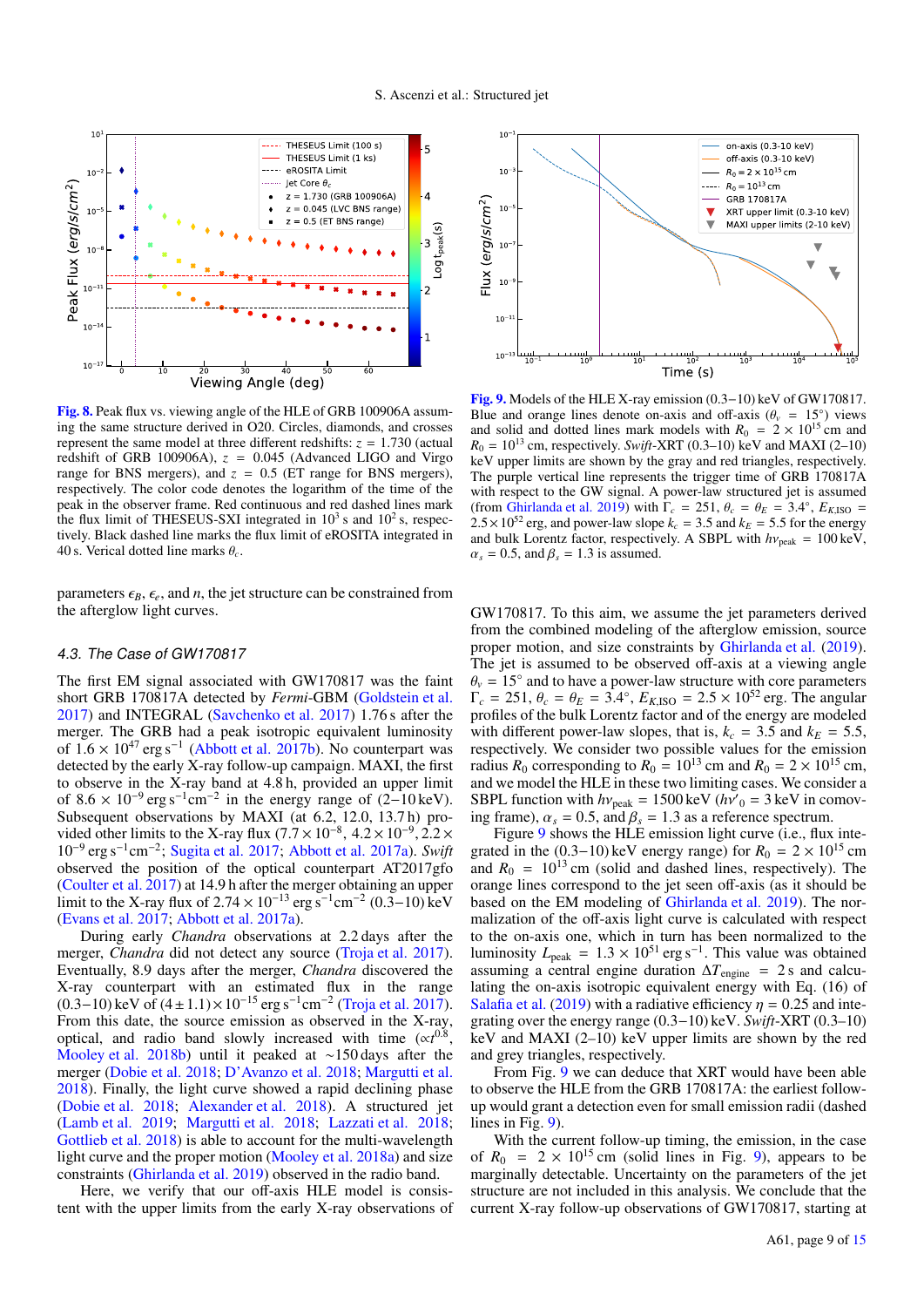relatively late times with respect to the typical timescales of development of the HLE emission, cannot exclude the presence of the latter component while they constrain the emission radius to be  $\leq 2 \times 10^{15}$  cm.

A more stringent upper limit on the emission radius could be derived under the assumption that the observed  $\gamma$ -ray emission of GRB 170817A is produced by a standard GRB jet seen off-axis. In this case, the first photons of the HLE emission should be coincident with the time of arrival of the  $\gamma$ -ray photons. The start time of the HLE emission strongly depends on the emission radius (see Fig. [9\)](#page-8-1). Within the uncertainties of our model we infer that a considerably small emission radius  $\leq 5 \times 10^{12}$  cm is required in order to produce an HLE emission starting at the trigger time of GRB 170817A. This result seems to support alternative interpretations, such as for example that the  $\gamma$ -ray emission of GRB 170817A was likely produced by the cocoon shock breakout [\(Kasliwal et al.](#page-10-57) [2017;](#page-10-57) [Gottlieb et al.](#page-10-56) [2018;](#page-10-56) [Nakar et al.](#page-11-43) [2018\)](#page-11-43).

#### <span id="page-9-0"></span>**5. Summary and discussion**

In this work we expand on the interpretation proposed in O20 of the steep decay and the plateau, often observed in  $\gamma$ -ray burst X-ray afterglows, as the HLE of the prompt emission produced by a structured jet. In this work we explore more realistic physical conditions: the finite duration of the emission (as compared to an infinitesimal duration considered in O20) and the possible contribution of a non-negligible latitude-dependent optical depth. The main development, with respect to O20, is that we consider the HLE as observed from any arbitrary viewing angle.

Our interpretation of the steep decay-plateau emission as HLE from a structured jet overcomes some of the difficulties of interpreting it as due to a long-lived millisecond magnetar whose ability to launch a jet is uncertain [\(Murguia-Berthier et al.](#page-11-44) [2014,](#page-11-44) [2017;](#page-11-45) [Ciolfi et al.](#page-10-58) [2017,](#page-10-58) [2019;](#page-10-59) [Ciolfi](#page-10-60) [2020;](#page-10-60) see however [Mösta et al.](#page-11-46) [2020](#page-11-46) who pointed out that accounting for neutrino transport in simulations may help the formation of a jet).

We show that while considering an emission of finite duration (Fig. [3\)](#page-5-1) the main conclusions of O20 remain unchanged: a plateau following the steep decay phase appears when the observer is on-axis (or almost on-axis). It is worth noting that in our framework we considered an entire surface switching on at the same time, expanding while radiating, and then switching off at the same time. A more realistic situation could be that of a surface that switches on (and off) gradually in time from the axis to the wings, such that the core radiates earlier when  $R_0$  is small, and the wings radiate later when  $R_0$  is large. However, even in this case, a steep decay-plateau behavior would be expected, with a steep decay generated by the core at smaller radii and a plateau generated by the wings at larger radii.

The steep decay-plateau structure is preserved even when the effect of Thomson opacity in the emitting region is considered. However, in this case, in order to avoid a considerable suppression of the plateau emission (which being produced by the wings of the jet would suffer mostly from this effect), the emission should take place at large radii (e.g  $R_0 \ge 10^{15}$  cm). This condition agrees with the results of O20, namely that a large *R*<sup>0</sup> is required in order to produce a plateau phase lasting more than  $\approx 10^3$  s, as is often observed<sup>[8](#page-9-1)</sup>. Interestingly, a small emission radius would produce only a steep decay since the plateau would be absorbed.

In the context of emission of a finite duration, accounting for the opacity does not considerably impact the light curve, since the opacity at earlier times (i.e., smaller  $R_0$ ) affects only the emission at high latitudes, which do not contribute substantially to the total light curve (see Fig. [4\)](#page-5-2). Therefore, in the present work we show that even when more realistic physical condition are considered, the results of O20 still hold. As pointed out in O20, with a reasonable choice of parameters, plateau duration up to a few  $10^4$  s can be recovered. Although this timescale can in principle account for the duration of the majority of the events, many of them could be characterized by longer lasting plateaus. One example is GRB060729, which is characterized by a plateau of  $\sim$ 4 × 10<sup>4</sup> s and a final power-law decaying tail observed up to 125 days after the  $\gamma$ -ray trigger [\(Grupe et al.](#page-10-63) [2007\)](#page-10-63). While the duration of the plateau is compatible (albeit marginally) with the results in O20, the 125-day tail cannot be due to the HLE and likely results from the forward-shock emission which is expected to dominate at late times. It is important to stress here that the HLE model presented in O20 and in the present work does not suggest that the HLE is the only component determining the X-ray light curve, but rather that it may give a nonnegligible (if not dominant) contribution during the plateau phase.

We note that in the context of the HLE model, an important aspect that has not been addressed in the present work is the expected spectral evolution of the source. Several studies reported a softening during the steep decay, which terminates at the onset of the plateau, where a hardening can eventually occur [\(Zhang et al.](#page-11-47) [2007;](#page-11-47) [Liang et al.](#page-10-1) [2007\)](#page-10-1). From a qualitative point of view, in our model, which involves a SBPL spectrum, the spectral evolution is governed by the evolution of the Doppler factor (see Fig. 2 in O20). Its decrease during the steep decay is expected to lead to a softening in the spectrum, as already pointed out in previous studies [\(Zhang et al.](#page-11-48) [2009;](#page-11-48) [Genet & Granot](#page-10-64) [2009\)](#page-10-64). Similarly, the constant (slightly increasing) trend of the Doppler factor during the plateau should lead to no evolution (or a slight hardening) of the spectrum. However, these considerations are based on the simplistic assumption of a spectrum that is uniform along the emitting surface and that does not evolve with time. A proper modeling of the spectral evolution along with the inclusion of the forward shock contribution will be explored in a future work. It is worth noting that recently, [Panaitescu](#page-11-49) [\(2020\)](#page-11-49), using a model similar in concept to that in O20 but with a more refined prescription for the spectrum, was successful in fitting the light curve of four GRBs (GRB061121, GRB060607A, GRB061110A and GRB061007) accounting also for their spectral evolution.

We also studied how the HLE emission light curve varies with the viewing angle and with the jet structure parameters (Sect. [4\)](#page-5-0). We find the steep-plateau morphology to be characteristic of a small viewing angle (i.e., within the jet core aperture) while for off-core observers the light curve appears shallower than the (on-axis) steep decay and steeper than the (on-axis) plateau.

A possible consequence of our model is that GRBs with steep decay and plateau emission phases should be those preferentially observed within the jet core. GRBs observed off-core should present less prominent steep plateaus and should also appear (at the same distance) fainter. However, for instance, GRB130427A is one of the most energetic GRBs but without a clear steep decay-plateau light curve [\(von Kienlin](#page-11-50) [2013;](#page-11-50) [Maselli et al.](#page-10-65) [2013,](#page-10-65) [2014\)](#page-10-66). However, while a detailed study is beyond the scope of the present work, we notice that parameters like  $R_0$  and the opacity can in some configuration suppress the

<span id="page-9-1"></span><sup>8</sup> A large radius is required also from spectral considerations when electron-synchrotron emission is considered (see e.g., [Beniamini et al.](#page-10-61) [2018;](#page-10-61) [Ghisellini et al.](#page-10-62) [2020\)](#page-10-62).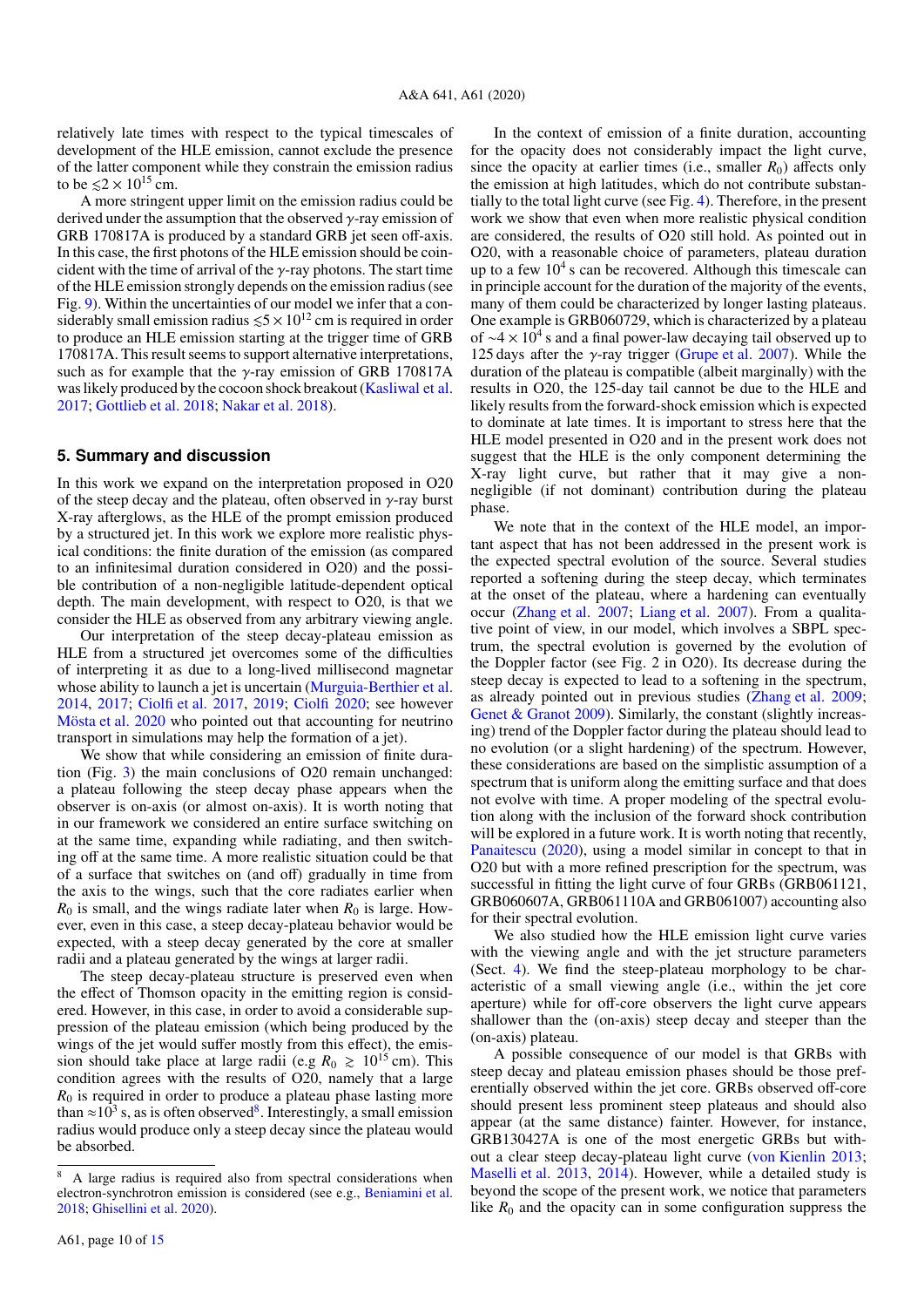plateau component, or the HLE component can be outshone by a brighter forward shock emission.

For what concerns the onset of the off-axis emission, our results show that when fixing the structure, depending on the viewing angle, we expect the first photon to reach the observer with different delays with respect to the jet-launching time. In the context of GWs, this is important information both for the EM follow-up of GW events and for the search for GW signals triggered by GRBs [\(Dietz et al.](#page-10-67) [2013;](#page-10-67) [Kelley et al.](#page-10-68) [2013;](#page-10-68) [Salafia et al.](#page-11-51) [2017;](#page-11-51) [Abbott et al.](#page-10-69) [2019;](#page-10-69) [Burns et al.](#page-10-70) [2019;](#page-10-70) [Hamburg et al.](#page-10-71) [2020\)](#page-10-71). This is of particular interest when choosing the time window for searching for GWs in subthreshold analysis in connection with weak *Fermi* and *Swift* signals.

Furthermore, we consider that in those cases where the HLE emission is not quenched by compactness, its faint off-axis emission can, in principle, be observed by the present X-ray sky surveys such as eROSITA or the future proposed wide-field X-ray telescopes such as THESEUS. This is shown in particular in Fig. [8,](#page-8-0) where, assuming the model of GRB 100906A in O20, we can see that, up to  $z = 0.045$  (LVC range for BNS merger), THESEUS and eROSITA are able to detect the HLE at large viewing angles. Therefore, for these instruments, the off-axis view of  $γ$ -ray burst prompt emission may result in the discovery of a new population of X-ray transients.

Finally, we focused on GW170817 and, with the aid of jet parameters derived by [Ghirlanda et al.](#page-10-31) [\(2019\)](#page-10-31), we modeled two possible X-ray HLE light curves for two limiting emission radii. We find that, provided  $R_0 < 2 \times 10^{15}$  cm, our model predictions are fully consistent with the MAXI and *Swift*-XRT observations, since the HLE is expected to be too faint for MAXI and would have already faded away before the XRT observation. Furthermore, considering the temporal onset of the off-axis emission measured from the GW arrival time, we conclude that in order to explain GRB 170817A as an off-axis prompt emission we would require a radius  $R_0 < 5 \times 10^{12}$  cm. This particularly small radius, along with the fact that the predicted on-axis maximum flux would have been very faint, suggests us that GRB 170817A is probably not the off-axis view of a standard  $\gamma$ -ray burst.

*Acknowledgements.* We thank Stefan Johannes Grimm for the *Einstein* Telescope range, Giulia Stratta for the THESEUS-SXI limits and Samuele Ronchini for the discussion about some aspects of the modelling presented in this paper. The authors acknowledges the anonymous referee for her/his suggestions that help us to improve the presentation of our results. S. A. acknowledges the PRIN-INAF "Towards the SKA and CTA era: discovery, localization and physics of transient sources". MB, SDO, GO acknowledge financial contribution from the agreement ASI-INAF n.2017-14-H.0. MB acknowledge financial support from MIUR (PRIN 2017 grant 20179ZF5KS). SA acknowledges the GRAvitational Wave Inaf TeAm – GRAWITA (P. I. E. Brocato). GO is thankful to INAF – Osservatorio Astronomico di Brera for kind hospitality during the completion of this work. This paper is supported by European Union's Horizon 2020 research and innovation programme under grant agreement No 871158, project AHEAD2020.

### **References**

- <span id="page-10-25"></span>Abbott, B. P., Abbott, R., Abbott, T. D., et al. 2017a, [ApJ, 848, L12](http://linker.aanda.org/10.1051/0004-6361/202038265/1)
- <span id="page-10-42"></span><span id="page-10-30"></span><span id="page-10-26"></span><span id="page-10-13"></span>Abbott, B. P., Abbott, R., Abbott, T. D., et al. 2017b, [ApJ, 848, L13](http://linker.aanda.org/10.1051/0004-6361/202038265/2)
- <span id="page-10-48"></span>Abbott, B. P., Abbott, R., Abbott, T. D., et al. 2018, [Liv. Rev. Rel., 21, 3](http://linker.aanda.org/10.1051/0004-6361/202038265/3)
- <span id="page-10-69"></span>Abbott, B. P., Abbott, R., Abbott, T. D., et al. 2019, [ApJ, 886, 75](http://linker.aanda.org/10.1051/0004-6361/202038265/4)
- <span id="page-10-65"></span><span id="page-10-41"></span>Abernathy, M., et al. 2011, [Einstein Gravitational Wave Telescope Conceptual](http://linker.aanda.org/10.1051/0004-6361/202038265/5) [Design Study. ET-0106C-10,](http://linker.aanda.org/10.1051/0004-6361/202038265/5) <https://tds.ego-gw.it/ql/?c=7954> Abramowicz, M. A., Novikov, I. D., & Paczynski, B. 1991, [ApJ, 369, 175](http://linker.aanda.org/10.1051/0004-6361/202038265/6)
- <span id="page-10-74"></span><span id="page-10-66"></span><span id="page-10-55"></span><span id="page-10-45"></span>Alexander, K. D., Margutti, R., Blanchard, P. K., et al. 2018, [ApJ, 863, L18](http://linker.aanda.org/10.1051/0004-6361/202038265/7)
- <span id="page-10-21"></span><span id="page-10-19"></span>Aloy, M. A., Müller, E., Ibáñez, J. M., Martí, J. M., & MacFadyen, A. 2000, [ApJ,](http://linker.aanda.org/10.1051/0004-6361/202038265/8) [531, L119](http://linker.aanda.org/10.1051/0004-6361/202038265/8)
- <span id="page-10-37"></span><span id="page-10-20"></span><span id="page-10-6"></span>Aloy, M. A., Janka, H. T., & Müller, E. 2005, [A&A, 436, 273](http://linker.aanda.org/10.1051/0004-6361/202038265/9)
- <span id="page-10-39"></span>Amati, L., O'Brien, P., Götz, D., et al. 2018, [Adv. Space Res., 62, 191](http://linker.aanda.org/10.1051/0004-6361/202038265/10)
- <span id="page-10-61"></span><span id="page-10-15"></span>Beniamini, P., Barniol Duran, R., & Giannios, D. 2018, [MNRAS, 476, 1785](http://linker.aanda.org/10.1051/0004-6361/202038265/11) Beniamini, P., Duque, R., Daigne, F., & Mochkovitch, R. 2020a, [MNRAS, 492,](http://linker.aanda.org/10.1051/0004-6361/202038265/12) [2847](http://linker.aanda.org/10.1051/0004-6361/202038265/12)
- <span id="page-10-50"></span>Beniamini, P., Granot, J., & Gill, R. 2020b, [MNRAS, 493, 3521](http://linker.aanda.org/10.1051/0004-6361/202038265/13)
- <span id="page-10-46"></span>Berger, E. 2014, [ARA&A, 52, 43](http://linker.aanda.org/10.1051/0004-6361/202038265/14)
- <span id="page-10-23"></span>Bromberg, O., Nakar, E., Piran, T., & Sari, R. 2011, [ApJ, 740, 100](http://linker.aanda.org/10.1051/0004-6361/202038265/15)
- <span id="page-10-70"></span>Burns, E., Goldstein, A., Hui, C. M., et al. 2019, [ApJ, 871, 90](http://linker.aanda.org/10.1051/0004-6361/202038265/16)
- <span id="page-10-60"></span>Ciolfi, R. 2020, [MNRAS, 495, L66](http://linker.aanda.org/10.1051/0004-6361/202038265/17)
- <span id="page-10-59"></span><span id="page-10-58"></span>Ciolfi, R., Kastaun, W., Giacomazzo, B., et al. 2017, [Phys. Rev. D, 95, 063016](http://linker.aanda.org/10.1051/0004-6361/202038265/18) Ciolfi, R., Kastaun, W., Kalinani, J. V., & Giacomazzo, B. 2019, [Phys. Rev. D,](http://linker.aanda.org/10.1051/0004-6361/202038265/19) [100, 023005](http://linker.aanda.org/10.1051/0004-6361/202038265/19)
- <span id="page-10-52"></span><span id="page-10-10"></span>Coulter, D. A., Foley, R. J., Kilpatrick, C. D., et al. 2017, [Science, 358, 1556](http://linker.aanda.org/10.1051/0004-6361/202038265/20) Dai, Z. G. 2004, [ApJ, 606, 1000](http://linker.aanda.org/10.1051/0004-6361/202038265/21)
- <span id="page-10-8"></span>Dai, Z. G., & Lu, T. 1998a, [A&A, 333, L87](http://linker.aanda.org/10.1051/0004-6361/202038265/22)
- <span id="page-10-9"></span>Dai, Z. G., & Lu, T. 1998b, [Phys. Rev. Lett., 81, 4301](http://linker.aanda.org/10.1051/0004-6361/202038265/23)
- <span id="page-10-12"></span>Dainotti, M. G., Cardone, V. F., & Capozziello, S. 2008, [MNRAS, 391, L79](http://linker.aanda.org/10.1051/0004-6361/202038265/24)
- <span id="page-10-11"></span>Dall'Osso, S., Stratta, G., Guetta, D., et al. 2011, [A&A, 526, A121](http://linker.aanda.org/10.1051/0004-6361/202038265/25)
- <span id="page-10-47"></span>D'Avanzo, P., Salvaterra, R., Bernardini, M. G., et al. 2014, [MNRAS, 442,](http://linker.aanda.org/10.1051/0004-6361/202038265/26) [2342](http://linker.aanda.org/10.1051/0004-6361/202038265/26)
- <span id="page-10-28"></span>D'Avanzo, P., Campana, S., Salafia, O. S., et al. 2018, [A&A, 613, L1](http://linker.aanda.org/10.1051/0004-6361/202038265/27)
- <span id="page-10-5"></span>De Pasquale, M., Evans, P., Oates, S., et al. 2011, [Adv. Space Res., 48, 1411](http://linker.aanda.org/10.1051/0004-6361/202038265/28)
- <span id="page-10-67"></span>Dietz, A., Fotopoulos, N., Singer, L., & Cutler, C. 2013, [Phys. Rev. D, 87,](http://linker.aanda.org/10.1051/0004-6361/202038265/29) [064033](http://linker.aanda.org/10.1051/0004-6361/202038265/29)
- <span id="page-10-54"></span>Dobie, D., Kaplan, D. L., Murphy, T., et al. 2018, [ApJ, 858, L15](http://linker.aanda.org/10.1051/0004-6361/202038265/30)
- <span id="page-10-40"></span>Dyks, J., Zhang, B., & Fan, Y. Z. 2005, ArXiv e-prints [arXiv:[astro-ph/0511699](https://arxiv.org/abs/astro-ph/0511699)]
- <span id="page-10-53"></span>Evans, P. A., Cenko, S. B., Kennea, J. A., et al. 2017, [Science, 358, 1565](http://linker.aanda.org/10.1051/0004-6361/202038265/32)
- <span id="page-10-2"></span>Fan, Y., & Piran, T. 2006, [MNRAS, 369, 197](http://linker.aanda.org/10.1051/0004-6361/202038265/33)
- <span id="page-10-16"></span>Fenimore, E. E., Madras, C. D., & Nayakshin, S. 1996, [ApJ, 473, 998](http://linker.aanda.org/10.1051/0004-6361/202038265/34)
- <span id="page-10-64"></span>Genet, F., & Granot, J. 2009, [MNRAS, 399, 1328](http://linker.aanda.org/10.1051/0004-6361/202038265/35)
- <span id="page-10-31"></span>Ghirlanda, G., Salafia, O. S., Paragi, Z., et al. 2019, [Science, 363, 968](http://linker.aanda.org/10.1051/0004-6361/202038265/36)
- <span id="page-10-72"></span>Ghisellini, G. 2013, [Radiative Processes in High Energy Astrophysics,](http://linker.aanda.org/10.1051/0004-6361/202038265/37) 873 (Switzerland: Springer International Publishing)
- <span id="page-10-3"></span>Ghisellini, G., Ghirlanda, G., Nava, L., & Firmani, C. 2007, [ApJ, 658, L75](http://linker.aanda.org/10.1051/0004-6361/202038265/38)
- <span id="page-10-62"></span>Ghisellini, G., Ghirlanda, G., Oganesyan, G., et al. 2020, [A&A, 636, A82](http://linker.aanda.org/10.1051/0004-6361/202038265/39)
- <span id="page-10-51"></span>Goldstein, A., Veres, P., Burns, E., et al. 2017, [ApJ, 848, L14](http://linker.aanda.org/10.1051/0004-6361/202038265/40)
- <span id="page-10-56"></span>Gottlieb, O., Nakar, E., Piran, T., & Hotokezaka, K. 2018, [MNRAS, 479, 588](http://linker.aanda.org/10.1051/0004-6361/202038265/41)
- <span id="page-10-73"></span><span id="page-10-71"></span><span id="page-10-68"></span><span id="page-10-63"></span><span id="page-10-57"></span><span id="page-10-49"></span><span id="page-10-44"></span><span id="page-10-43"></span><span id="page-10-38"></span><span id="page-10-36"></span><span id="page-10-35"></span><span id="page-10-34"></span><span id="page-10-33"></span><span id="page-10-32"></span><span id="page-10-29"></span><span id="page-10-27"></span><span id="page-10-24"></span><span id="page-10-22"></span><span id="page-10-18"></span><span id="page-10-17"></span><span id="page-10-14"></span><span id="page-10-7"></span><span id="page-10-4"></span><span id="page-10-1"></span><span id="page-10-0"></span>Grupe, D., Gronwall, C., Wang, X.-Y., et al. 2007, [ApJ, 662, 443](http://linker.aanda.org/10.1051/0004-6361/202038265/42)
	- Hajela, A., Margutti, R., Alexander, K. D., et al. 2019, [ApJ, 886, L17](http://linker.aanda.org/10.1051/0004-6361/202038265/43)
	- Hamburg, R., Fletcher, C., Burns, E., et al. 2020, [ApJ, 893, 100](http://linker.aanda.org/10.1051/0004-6361/202038265/44)
	- Hernanz, M., Brandt, S., Feroci, M., et al. 2018, [SPIE Conf. Ser., 10699, 1069948](http://linker.aanda.org/10.1051/0004-6361/202038265/45)
	- Hörmander, L. 2015, [The Analysis of Linear Partial Di](http://linker.aanda.org/10.1051/0004-6361/202038265/46)fferential Operators I:
	- [Distribution Theory and Fourier Analysis, Classics in Mathematics](http://linker.aanda.org/10.1051/0004-6361/202038265/46) (Berlin Heidelberg: Springer)
	- Ioka, K., & Nakamura, T. 2019, [MNRAS, 487, 4884](http://linker.aanda.org/10.1051/0004-6361/202038265/47)
	- Izzo, L., Muccino, M., Zaninoni, E., Amati, L., & Della Valle, M. 2015, [A&A,](http://linker.aanda.org/10.1051/0004-6361/202038265/48) [582, A115](http://linker.aanda.org/10.1051/0004-6361/202038265/48)
	- Jia, L.-W., Uhm, Z. L., & Zhang, B. 2016, [ApJS, 225, 17](http://linker.aanda.org/10.1051/0004-6361/202038265/49)
	- Kasliwal, M. M., Nakar, E., Singer, L. P., et al. 2017, [Science, 358, 1559](http://linker.aanda.org/10.1051/0004-6361/202038265/50)
	- Kelley, L. Z., Mandel, I., & Ramirez-Ruiz, E. 2013, [Phys. Rev. D, 87, 123004](http://linker.aanda.org/10.1051/0004-6361/202038265/51)
	- Khabibullin, I., Sazonov, S., & Sunyaev, R. 2012, [MNRAS, 426, 1819](http://linker.aanda.org/10.1051/0004-6361/202038265/52)
	- Kumar, P., & Panaitescu, A. 2000, [ApJ, 541, L51](http://linker.aanda.org/10.1051/0004-6361/202038265/53)
	- Kumar, P., & Piran, T. 2000, [ApJ, 535, 152](http://linker.aanda.org/10.1051/0004-6361/202038265/54)
	- Kumar, P., & Zhang, B. 2015, [Phys. Rep., 561, 1](http://linker.aanda.org/10.1051/0004-6361/202038265/55)
	- Lamb, G. P., Lyman, J. D., Levan, A. J., et al. 2019, [ApJ, 870, L15](http://linker.aanda.org/10.1051/0004-6361/202038265/56)
	-
	- Lazzati, D., & Begelman, M. C. 2005, [ApJ, 629, 903](http://linker.aanda.org/10.1051/0004-6361/202038265/57)
	- Lazzati, D., & Perna, R. 2019, [ApJ, 881, 89](http://linker.aanda.org/10.1051/0004-6361/202038265/58)
	- Lazzati, D., Deich, A., Morsony, B. J., & Workman, J. C. 2017a, [MNRAS, 471,](http://linker.aanda.org/10.1051/0004-6361/202038265/59) [1652](http://linker.aanda.org/10.1051/0004-6361/202038265/59)
	- Lazzati, D., López-Cámara, D., Cantiello, M., et al. 2017b, [ApJ, 848, L6](http://linker.aanda.org/10.1051/0004-6361/202038265/60)
	- Lazzati, D., Perna, R., Morsony, B. J., et al. 2018, [Phys. Rev. Lett., 120, 241103](http://linker.aanda.org/10.1051/0004-6361/202038265/61) Li, L., Wu, X.-F., Huang, Y.-F., et al. 2015, [ApJ, 805, 13](http://linker.aanda.org/10.1051/0004-6361/202038265/62)
	- Liang, E.-W., Zhang, B.-B., & Zhang, B. 2007, [ApJ, 670, 565](http://linker.aanda.org/10.1051/0004-6361/202038265/63)
	- Liang, E.-W., Racusin, J. L., Zhang, B., Zhang, B.-B., & Burrows, D. N. 2008, [ApJ, 675, 528](http://linker.aanda.org/10.1051/0004-6361/202038265/64)
	- Lithwick, Y., & Sari, R. 2001, [ApJ, 555, 540](http://linker.aanda.org/10.1051/0004-6361/202038265/65)
	- Lyman, J. D., Lamb, G. P., Levan, A. J., et al. 2018, [Nat. Astron., 2, 751](http://linker.aanda.org/10.1051/0004-6361/202038265/66)
	- Maggiore, M., Van Den Broeck, C., Bartolo, N., et al. 2020, [JCAP, 2020, 050](http://linker.aanda.org/10.1051/0004-6361/202038265/67)
	- Margutti, R., Zaninoni, E., Bernardini, M. G., et al. 2013, [MNRAS, 428, 729](http://linker.aanda.org/10.1051/0004-6361/202038265/68)
	- Margutti, R., Alexander, K. D., Xie, X., et al. 2018, [ApJ, 856, L18](http://linker.aanda.org/10.1051/0004-6361/202038265/69)
	- Maselli, A., Beardmore, A. P., Lien, A. Y., et al. 2013, [GRB Coordinates Netw.,](http://linker.aanda.org/10.1051/0004-6361/202038265/70) [14448, 1](http://linker.aanda.org/10.1051/0004-6361/202038265/70)
	- Maselli, A., Melandri, A., Nava, L., et al. 2014, [Science, 343, 48](http://linker.aanda.org/10.1051/0004-6361/202038265/71)
	- Matsumoto, T., Nakar, E., & Piran, T. 2019, [MNRAS, 486, 1563](http://linker.aanda.org/10.1051/0004-6361/202038265/72)
	- Matzner, C. D. 2003, [MNRAS, 345, 575](http://linker.aanda.org/10.1051/0004-6361/202038265/73)
	- Melandri, A., Covino, S., Rogantini, D., et al. 2014, [A&A, 565, A72](http://linker.aanda.org/10.1051/0004-6361/202038265/74)
	- Merloni, A., Predehl, P., Becker, W., et al. 2012, ArXiv e-prints [arXiv:[1209.3114](https://arxiv.org/abs/1209.3114)]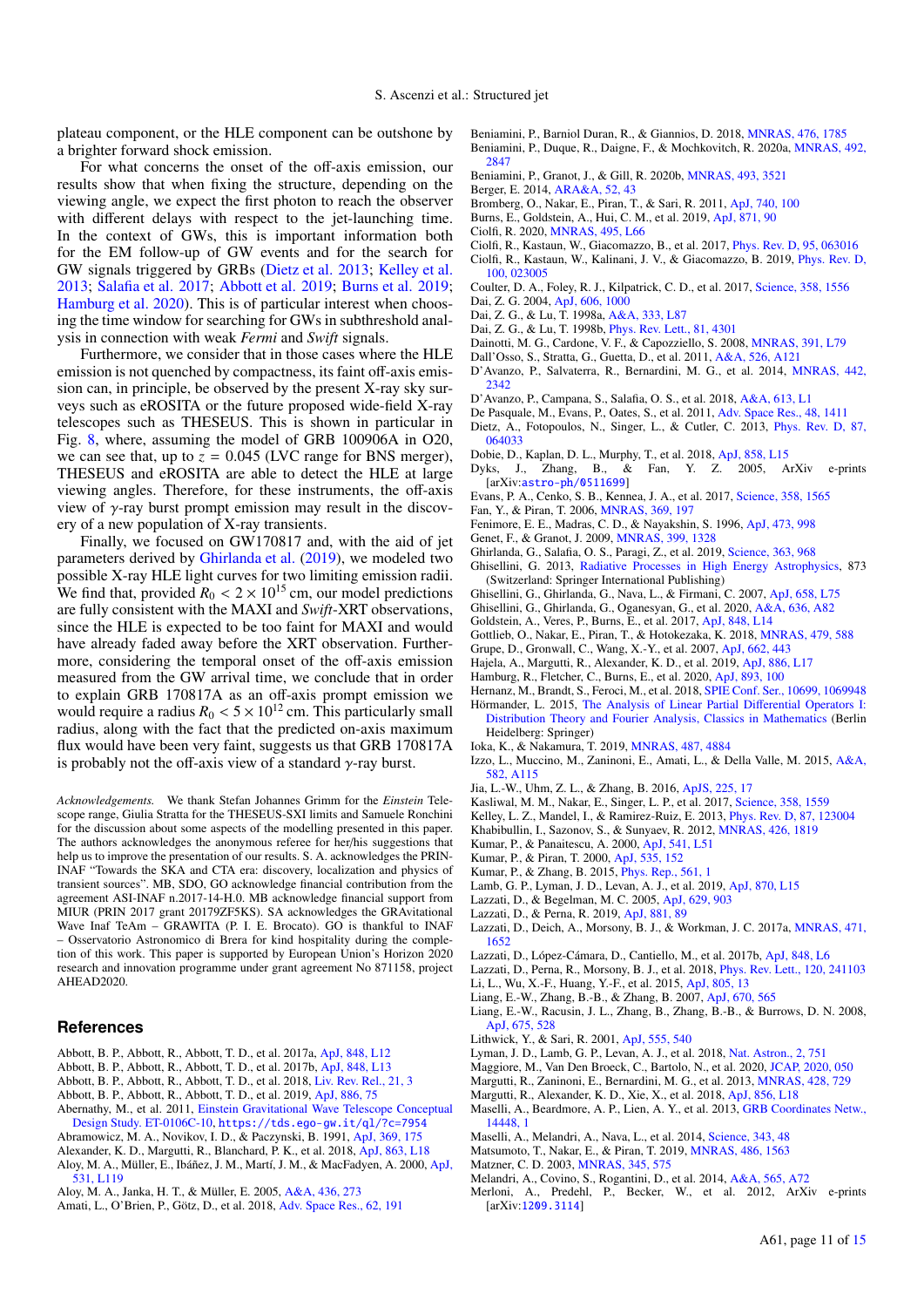- <span id="page-11-26"></span>Metzger, B. D., & Piro, A. L. 2014, [MNRAS, 439, 3916](http://linker.aanda.org/10.1051/0004-6361/202038265/76)
- <span id="page-11-12"></span>Metzger, B. D., Giannios, D., Thompson, T. A., Bucciantini, N., & Quataert, E. 2011, [MNRAS, 413, 2031](http://linker.aanda.org/10.1051/0004-6361/202038265/77)
- <span id="page-11-21"></span>Mooley, K. P., Deller, A. T., Gottlieb, O., et al. 2018a, [Nature, 561, 355](http://linker.aanda.org/10.1051/0004-6361/202038265/78)
- <span id="page-11-42"></span>Mooley, K. P., Nakar, E., Hotokezaka, K., et al. 2018b, [Nature, 554, 207](http://linker.aanda.org/10.1051/0004-6361/202038265/79)
- <span id="page-11-18"></span>Morsony, B. J., Lazzati, D., & Begelman, M. C. 2007, [ApJ, 665, 569](http://linker.aanda.org/10.1051/0004-6361/202038265/80)
- <span id="page-11-46"></span>Mösta, P., Radice, D., Haas, R., Schnetter, E., & Bernuzzi, S. 2020, ArXiv e-prints [arXiv:[2003.06043](https://arxiv.org/abs/2003.06043)]
- <span id="page-11-44"></span>Murguia-Berthier, A., Montes, G., Ramirez-Ruiz, E., De Colle, F., & Lee, W. H. 2014, [ApJ, 788, L8](http://linker.aanda.org/10.1051/0004-6361/202038265/82)
- <span id="page-11-45"></span><span id="page-11-29"></span>Murguia-Berthier, A., Ramirez-Ruiz, E., Montes, G., et al. 2017, [ApJ, 835, L34](http://linker.aanda.org/10.1051/0004-6361/202038265/83) Nakar, E. 2019, ArXiv e-prints [arXiv:[1912.05659](https://arxiv.org/abs/1912.05659)]
- <span id="page-11-43"></span>Nakar, E., Gottlieb, O., Piran, T., Kasliwal, M. M., & Hallinan, G. 2018, [ApJ,](http://linker.aanda.org/10.1051/0004-6361/202038265/85) [867, 18](http://linker.aanda.org/10.1051/0004-6361/202038265/85)
- <span id="page-11-2"></span>Nousek, J. A., Kouveliotou, C., Grupe, D., et al. 2006, [ApJ, 642, 389](http://linker.aanda.org/10.1051/0004-6361/202038265/86)
- <span id="page-11-8"></span>Oates, S. R., Page, M. J., Schady, P., et al. 2011, [MNRAS, 412, 561](http://linker.aanda.org/10.1051/0004-6361/202038265/87)
- <span id="page-11-4"></span>O'Brien, P. T., Willingale, R., Osborne, J., et al. 2006, [ApJ, 647, 1213](http://linker.aanda.org/10.1051/0004-6361/202038265/88)
- <span id="page-11-13"></span>Oganesyan, G., Ascenzi, S., Branchesi, M., et al. 2020, [ApJ, 893, 88](http://linker.aanda.org/10.1051/0004-6361/202038265/89)
- <span id="page-11-6"></span>Panaitescu, A. 2008, [MNRAS, 383, 1143](http://linker.aanda.org/10.1051/0004-6361/202038265/90)
- <span id="page-11-49"></span>Panaitescu, A. 2020, [ApJ, 895, 39](http://linker.aanda.org/10.1051/0004-6361/202038265/91)
- <span id="page-11-7"></span>Panaitescu, A., & Vestrand, W. T. 2011, [MNRAS, 414, 3537](http://linker.aanda.org/10.1051/0004-6361/202038265/92)
- <span id="page-11-38"></span>Piran, T. 1999, [Phys. Rep., 314, 575](http://linker.aanda.org/10.1051/0004-6361/202038265/93)
- <span id="page-11-0"></span>Piran, T. 2004, [Rev. Mod. Phys., 76, 1143](http://linker.aanda.org/10.1051/0004-6361/202038265/94)
- <span id="page-11-16"></span>Ramirez-Ruiz, E., Celotti, A., & Rees, M. J. 2002, [MNRAS, 337, 1349](http://linker.aanda.org/10.1051/0004-6361/202038265/95)
- <span id="page-11-32"></span>Reitze, D., Adhikari, R. X., Ballmer, S., et al. 2019, [BAAS, 51, 35](http://linker.aanda.org/10.1051/0004-6361/202038265/96)
- <span id="page-11-22"></span>Resmi, L., Schulze, S., Ishwara-Chandra, C. H., et al. 2018, [ApJ, 867, 57](http://linker.aanda.org/10.1051/0004-6361/202038265/97)
- <span id="page-11-33"></span>Rossi, E., Lazzati, D., & Rees, M. J. 2002, [MNRAS, 332, 945](http://linker.aanda.org/10.1051/0004-6361/202038265/98)
- <span id="page-11-36"></span>Ruderman, M. 1975, in [Seventh Texas Symposium on Relativistic Astrophysics,](http://linker.aanda.org/10.1051/0004-6361/202038265/99) eds. P. G. Bergman, E. J. Fenyves, & L. Motz, 262, 164
- <span id="page-11-35"></span>Salafia, O. S., Ghisellini, G., Pescalli, A., Ghirland, G., & Nappo, F. 2015, [MNRAS,](http://linker.aanda.org/10.1051/0004-6361/202038265/100) *450*, 3549
- <span id="page-11-51"></span>Salafia, O. S., Colpi, M., Branchesi, M., et al. 2017, [ApJ, 846, 62](http://linker.aanda.org/10.1051/0004-6361/202038265/101)
- <span id="page-11-24"></span>Salafia, O. S., Ghirlanda, G., Ascenzi, S., & Ghisellini, G. 2019, [A&A, 628,](http://linker.aanda.org/10.1051/0004-6361/202038265/102) [A18](http://linker.aanda.org/10.1051/0004-6361/202038265/102)
- <span id="page-11-20"></span>Salafia, O. S., Barbieri, C., Ascenzi, S., & Toffano, M. 2020, [A&A, 636,](http://linker.aanda.org/10.1051/0004-6361/202038265/103) [A105](http://linker.aanda.org/10.1051/0004-6361/202038265/103)
- <span id="page-11-14"></span>Sarin, N., Lasky, P. D., & Ashton, G. 2020, [Phys. Rev. D, 101, 063021](http://linker.aanda.org/10.1051/0004-6361/202038265/104)
- <span id="page-11-39"></span>Savchenko, V., Ferrigno, C., Kuulkers, E., et al. 2017, [ApJ, 848, L15](http://linker.aanda.org/10.1051/0004-6361/202038265/105)
- <span id="page-11-37"></span>Schmidt, W. K. H. 1978, [Nature, 271, 525](http://linker.aanda.org/10.1051/0004-6361/202038265/106)
- <span id="page-11-27"></span>Siegel, D. M., & Ciolfi, R. 2016a, [ApJ, 819, 14](http://linker.aanda.org/10.1051/0004-6361/202038265/107)
- <span id="page-11-28"></span>Siegel, D. M., & Ciolfi, R. 2016b, [ApJ, 819, 15](http://linker.aanda.org/10.1051/0004-6361/202038265/108)
- <span id="page-11-40"></span>Sugita, S., Kawai, N., Serino, M., et al. 2017, [GRB Coordinates Netw., 21555,](http://linker.aanda.org/10.1051/0004-6361/202038265/109) [1](http://linker.aanda.org/10.1051/0004-6361/202038265/109)
- <span id="page-11-1"></span>Tagliaferri, G., Goad, M., Chincarini, G., et al. 2005, [Nature, 436, 985](http://linker.aanda.org/10.1051/0004-6361/202038265/110)
- <span id="page-11-15"></span>Tang, C.-H., Huang, Y.-F., Geng, J.-J., & Zhang, Z.-B. 2019, [ApJS, 245, 1](http://linker.aanda.org/10.1051/0004-6361/202038265/111)
- <span id="page-11-41"></span>Troja, E., Piro, L., van Eerten, H., et al. 2017, [Nature, 551, 71](http://linker.aanda.org/10.1051/0004-6361/202038265/112)
- <span id="page-11-23"></span>Troja, E., Piro, L., Ryan, G., et al. 2018, [MNRAS, 478, L18](http://linker.aanda.org/10.1051/0004-6361/202038265/113)
- <span id="page-11-50"></span>von Kienlin, A. 2013, [GRB Coordinates Netw., 14473, 1](http://linker.aanda.org/10.1051/0004-6361/202038265/114)
- <span id="page-11-31"></span>Wei, J., Cordier, B., Antier, S., et al. 2016, ArXiv e-prints [arXiv:[1610.06892](https://arxiv.org/abs/1610.06892)]
- <span id="page-11-5"></span>Willingale, R., O'Brien, P. T., Osborne, J. P., et al. 2007, [ApJ, 662, 1093](http://linker.aanda.org/10.1051/0004-6361/202038265/116)
- <span id="page-11-19"></span>Xie, X., & MacFadyen, A. 2019, [ApJ, 880, 135](http://linker.aanda.org/10.1051/0004-6361/202038265/117)
- <span id="page-11-11"></span>Yu, Y.-W., Cheng, K. S., & Cao, X.-F. 2010, [ApJ, 715, 477](http://linker.aanda.org/10.1051/0004-6361/202038265/118)
- <span id="page-11-25"></span>Yu, Y.-W., Zhang, B., & Gao, H. 2013, [ApJ, 776, L40](http://linker.aanda.org/10.1051/0004-6361/202038265/119)
- <span id="page-11-30"></span>Yuan, W., Zhang, C., Feng, H., et al. 2015, ArXiv e-prints [arXiv:[1506.07735](https://arxiv.org/abs/1506.07735)]
- <span id="page-11-9"></span>Zaninoni, E., Bernardini, M. G., Margutti, R., Oates, S., & Chincarini, G. 2013, [A&A, 557, A12](http://linker.aanda.org/10.1051/0004-6361/202038265/121)
- <span id="page-11-10"></span>Zhang, B., & Mészáros, P. 2001, [ApJ, 552, L35](http://linker.aanda.org/10.1051/0004-6361/202038265/122)
- <span id="page-11-34"></span>Zhang, B., & Mészáros, P. 2002, [ApJ, 571, 876](http://linker.aanda.org/10.1051/0004-6361/202038265/123)
- <span id="page-11-17"></span>Zhang, W., Woosley, S. E., & MacFadyen, A. I. 2003, [ApJ, 586, 356](http://linker.aanda.org/10.1051/0004-6361/202038265/124)
- <span id="page-11-3"></span>Zhang, B., Fan, Y. Z., Dyks, J., et al. 2006, [ApJ, 642, 354](http://linker.aanda.org/10.1051/0004-6361/202038265/125)
- <span id="page-11-47"></span>Zhang, B.-B., Liang, E.-W., & Zhang, B. 2007, [ApJ, 666, 1002](http://linker.aanda.org/10.1051/0004-6361/202038265/126)
- <span id="page-11-48"></span>Zhang, B.-B., Zhang, B., Liang, E.-W., & Wang, X.-Y. 2009, [ApJ, 690, L10](http://linker.aanda.org/10.1051/0004-6361/202038265/127)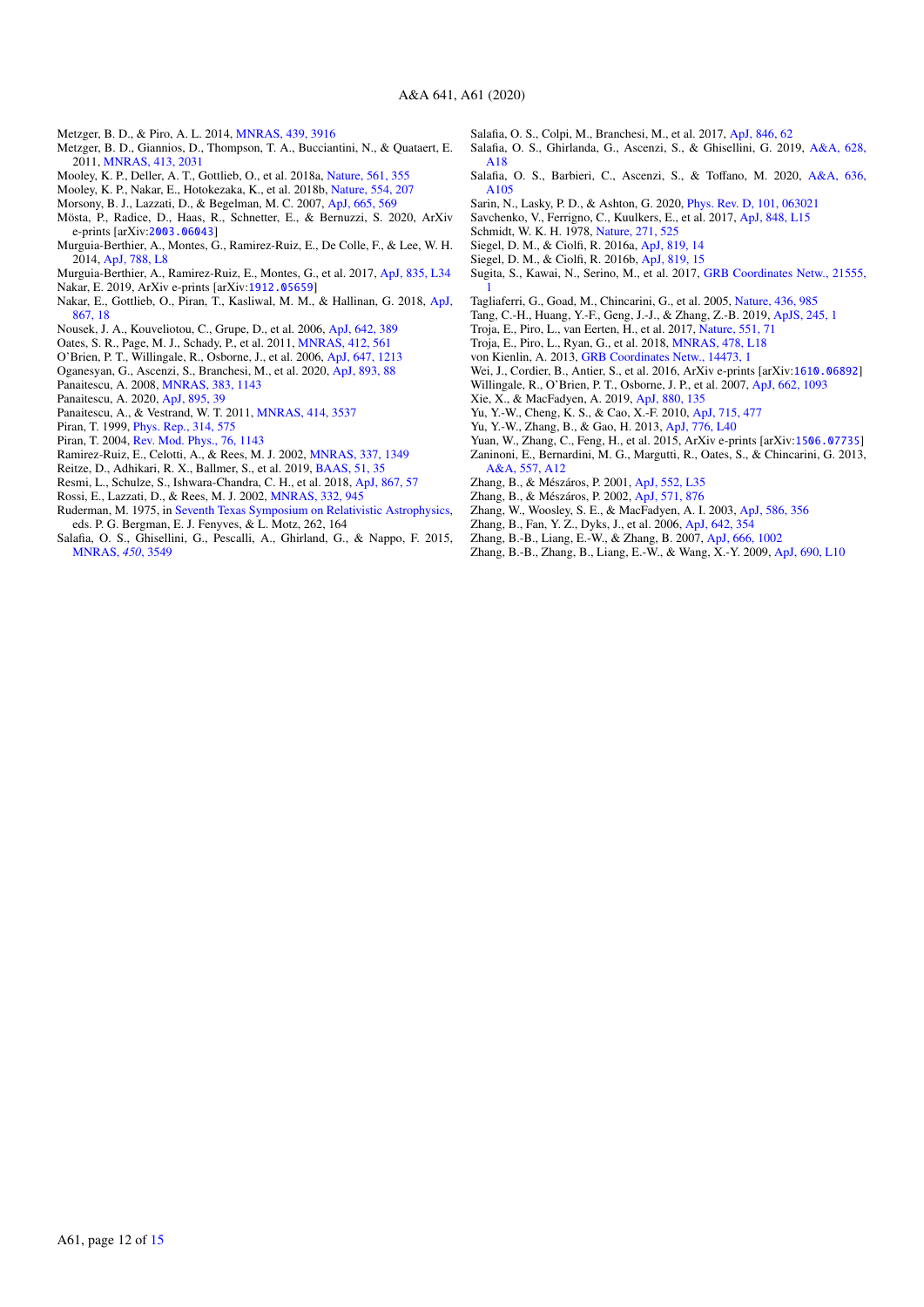#### <span id="page-12-0"></span>**Appendix A: EATRs equation**

A central aspect of our analysis concerns the identification of the EATRs. In this Appendix we describe the algorithm that we employed to calculate them.

We consider a general axisymmetric surface described by the function  $R = R(\theta)$ . This surface corresponds to the emitting surface in our problem. We identify a cartesian coordinate system  $\mathcal K$ whose z-axis coincides with the surface's symmetry axis. In this system, the emitting surface can be described by the following parametrization:

$$
\begin{pmatrix} x \\ y \\ z \end{pmatrix} = R(\theta) \begin{pmatrix} \sin \theta \cos \phi \\ \sin \theta \sin \phi \\ \cos \theta \end{pmatrix} .
$$
 (A.1)

We choose the orientation of the  $x$  and  $y$  axis of this frame such that the observer lies on the  $x - z$  plane (due to the axial symmetry this choice do not imply any loss of generality).

Now we define a second reference frame  $\mathcal{K}'$  obtained applying on K a rotation around the y axis of an angle  $\theta_v$ , such that z' coincides with the observer line of sight. The coordinates of a surface point in the new frames are:

$$
\begin{pmatrix} x' \\ y' \\ z' \end{pmatrix} = \begin{pmatrix} \cos \theta_v & 0 & -\sin \theta_v \\ 0 & 1 & 0 \\ \sin \theta_v & 0 & \cos \theta_v \end{pmatrix} \begin{pmatrix} x \\ y \\ z \end{pmatrix}.
$$
 (A.2)

In particular we are interested in those surface points that have the same  $z'$ , because they are those that have the same distance from the observer and consequently those emitting photons with the same arrival time. We consider the travel time of a photon emitted from the central engine at jet launching time as a reference time, which corresponds to  $t_0 = d_L/c$ . The travel time of a photon emitted from a point with a given  $z'$  is thus  $t_{obs} = t_{em} - (d_L - z')/c - t_0$ , where  $t_{em}$  is the time (measured from  $t_0$ ) at which the emission occurs. Solving for z' we obtain:  $t_0$ ) at which the emission occurs. Solving for  $z'$  we obtain:

$$
z' = R(\theta)(\sin \theta_v \sin \theta \cos \phi + \cos \theta_v \cos \theta) = -c(t_{\text{obs}} - t_{\text{em}}). \tag{A.3}
$$

This equation is the EATR equation, and its solution, which is obtained numerically, represents a curve  $\theta = \theta(\phi)$  on the emitting surface that corresponds to the EATR at that time.

## **Appendix B: Derivation of the flux**

#### <span id="page-12-1"></span>B.1. Infinitesimal duration pulse

In this Appendix we report the proof of Eq.  $(5)$ . As in [Kumar & Zhang](#page-10-0) [\(2015\)](#page-10-0) we start from the general expression of the flux in terms of integral of specific intensity over the observer solid angle:

$$
F_{\nu} = \int d\Omega_{\text{obs}} \cos \theta_{obs} I_{\nu}.
$$
 (B.1)

It is worth noting that the factor  $\cos \theta_{\rm obs}$ , which represents the projection of the emitting surface elementary area along the observer line of sight, is correct only for a spherical surface, and so we substitute it with the more general expression  $\hat{k}' \cdot \hat{n}$ . Moreover, this factor must be present only if the emitting region is optically thick. This is due to the fact that when the matter is optically thin, radiation can always reach the observer even if the normal  $\hat{n}$  to the emitting surface is orthogonal to the line of sight, because all the photons can freely stream out of the edge of the surface (even if we approximate the emitting surface as a surface, the elementary emitters are always contained within a

volume; e.g., see [Ghisellini](#page-10-72) [2013\)](#page-10-72). On the other hand, when the matter is optically thick, only a negligible amount of radiation (proportional to the negligible width of the emitting region) will stream out from the surface's edge, and most of the contribution will come from the fraction of the surface "exposed" to the observer. In order to take into account this effect we define the optical depth-dependent projection factor:

$$
P(\theta, \phi, \tau) \equiv |\hat{k}' \cdot \hat{n}(\theta, \phi)| + (1 - |\hat{k}' \cdot \hat{n}(\theta, \phi)|) \times \exp(-\tau), \quad (B.2)
$$

where the first term represents the fraction of the emitting surface "exposed" to the observer and the second term represents the fraction not exposed to the observer, whose contribution is quenched by the factor  $exp -\tau$ , where  $\tau$  is the optical depth. When the opacity is neglected (as in Sect. [2\)](#page-1-1) the projection factor is simply  $P(\theta, \phi, \tau = 0) = 1$ , while in the optically thick limit (*i.e.*  $\tau \gg 1$ )  $P(\theta, \phi, \tau) \simeq |\hat{k}' \cdot \hat{n}(\theta, \phi)|$ . Note that  $0 \leq P(\theta, \phi, \tau) \leq 1$ .<br>The other substitutions we apply involve the solid angle

The other substitutions we apply involve the solid angle, which is written in terms of elementary area and source distance,  $d\Omega_{obs} = d_L^{-2} dS$ , and the specific intensity, which is written<br>in terms of specific intensity in the comoving frame. Thus we in terms of specific intensity in the comoving frame. Thus we obtain:

<span id="page-12-2"></span>
$$
F_{\nu} = \frac{1}{d_L^2 (1+z)^3} \int_S dS P(\theta, \phi, \tau) D^3 I'_{\nu'}(\nu', \theta, t).
$$
 (B.3)

Now we consider the limiting case in which all the radiation is emitted in an impulse centered at the time *t*em with infinitesimal duration in the CoE frame. We can write the intensity in terms of a Dirac delta of time:

<span id="page-12-3"></span>
$$
I'_{\nu'}(\nu', \theta, t) = \eta'_{\nu'}(\nu', \theta)\delta(t - t_{\rm em}),
$$
\n(B.4)

where  $\eta'_{y'}(v', \theta)$  is the total energy radiated in the comoving frame at frequency  $v' = v(1+z)/D(\theta, \phi)$  by the elementary area at frame at frequency  $v' = v(1+z)/D(\theta, \phi)$  by the elementary area at  $\theta$  *t* is the time variable in the CoF frame, while  $t_m$  is a constant <sup>θ</sup>, *<sup>t</sup>* is the time variable in the CoE frame, while *<sup>t</sup>*em is a constant corresponding to the actual emission time in which the emission takes place.  $\eta'_{y'}(v', \theta)$  can be further decoupled in two different factors: a frequency-independent part and a spectral part: factors: a frequency-independent part and a spectral part:

$$
\eta'_{v'}(v',\theta) = \eta'_{v'_0}\epsilon(\theta)S'_{v'}(v',\theta),\tag{B.5}
$$

where  $\epsilon(\theta)$  is the same term appearing in Eq. [\(2\)](#page-1-4) (Eq. [\(1\)](#page-1-5)) describing the structure in energy of the emitting surface,  $S'_{\nu}(v', \theta)$  represents the spectrum normalized to 1 at  $v = v'_0$ ,<br>and  $n'$ , is a constant corresponding to  $n'(v' \theta)$  at  $v' = v'_0$  and and  $\eta'_{\nu'}$  is a constant corresponding to  $\eta'_{\nu'}(v', \theta)$  at  $v' = v'_0$  and  $\theta = 0$ . It is worth noting that although the comoving frame<br>spectrum  $n'$ .  $S_{\alpha'}(v')$  is taken as uniform across the emitting surspectrum  $\eta'_{y_0} S_{y'}(v')$  is taken as uniform across the emitting sur-<br>face (have it does not denoted as 0 and 1) when we integrate face (hence, it does not depend on  $\theta$  and  $\phi$ ), when we integrate along the EATR we have to take into account that radiation from along the EATR we have to take into account that radiation from different parts of the surface is blueshifted by different factors. Therefore, the integrands in Eq.  $(B.3)$  have to be evaluated in This introduces in the  $\eta'_{\gamma'}$  a further  $\theta$  and  $\phi$  dependence (through  $\nu'$ ) which preserves the shape of the spectrum and shifts it by a  $v' = v(1 + z)/D(\theta, \phi)$ , fixing the observer frame frequency *v*. ν 0 ), which preserves the shape of the spectrum and shifts it by a  $D(\theta, \phi)$  factor along the *v*-axis.<br>At this point, we can write

At this point, we can write  $t = DT<sub>obs</sub>$  (see Eq. (11) in [Kumar & Zhang](#page-10-0) [2015\)](#page-10-0) to make the dependence of the observation time  $t_{obs}$  explicit, such that Eq.  $(B.4)$  writes as

$$
I'_{\nu'}(\nu', \theta, t_{\text{obs}}) = \eta'_{\nu'}(\nu', \theta) \delta[D(\theta, \phi) \Gamma(\theta) t_{\text{obs}} - t_{\text{em}}]
$$
  
=  $\eta'_{\nu'}(\nu') \delta[h(\theta, \phi)].$  (B.6)

It is worth noting that the solution of the equation  $h(\theta, \phi) = 0$ identifies a curve  $\theta = \theta(\phi)$  on the emitting surface, which represents the EATR at a given  $t_{\rm obs}$ .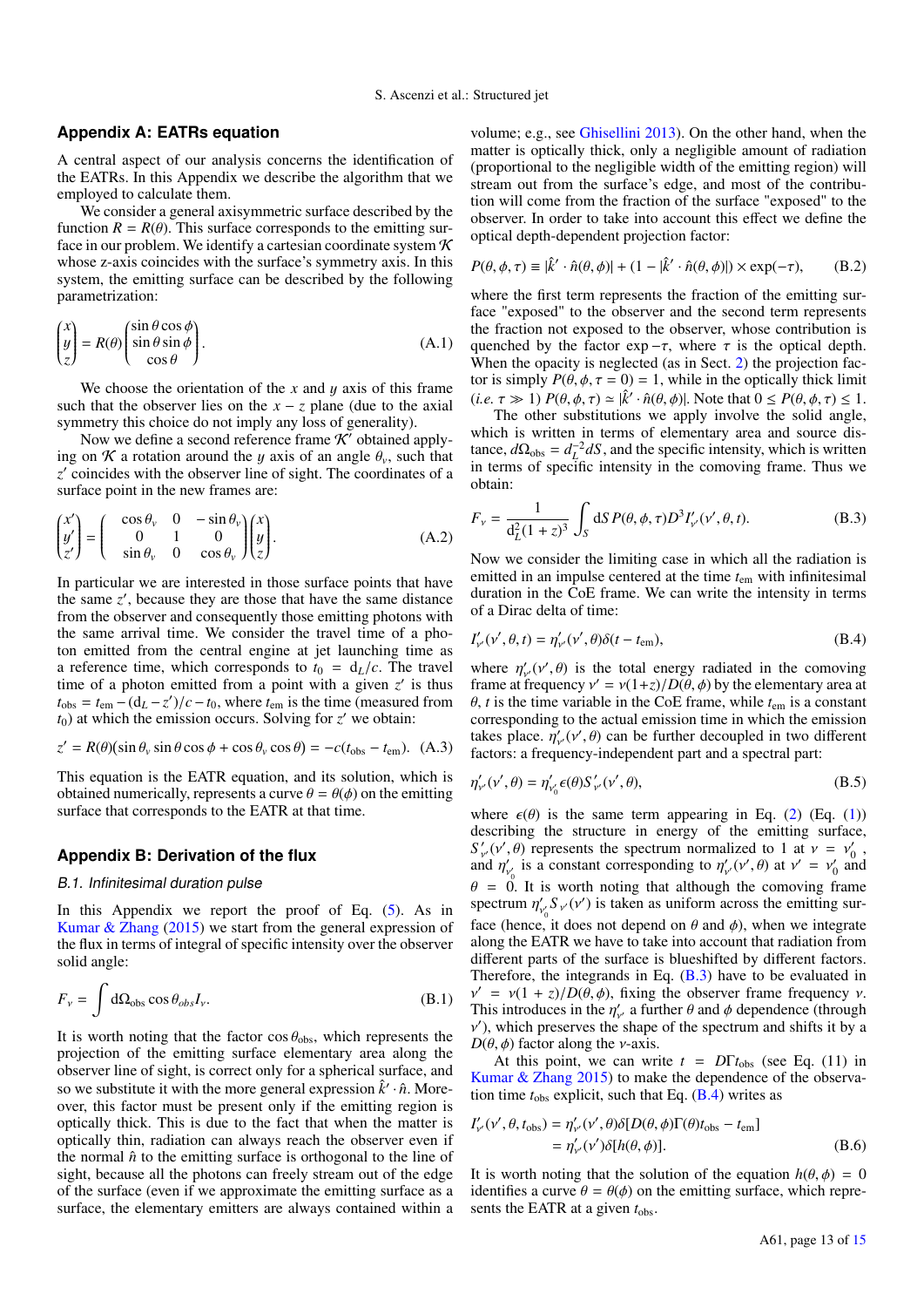Now, taking into account the last substitution, we can write the flux density as

$$
F_{\nu}(t_{\text{obs}}) = \frac{1}{d_L^2 (1+z)^3} \int_S dS P(\theta, \phi, \tau) \eta_{\nu}(\nu') D^3(\theta, \phi) \delta[h(\theta, \phi)].
$$
\n(B.7)

Now the Dirac delta allows us to transform the surface integral into a line integral on the EATR. Due to the property of the delta of a multivariate function [\(Hörmander](#page-10-73) [2015\)](#page-10-73) we finally obtain

$$
F_{\nu}(t_{\text{obs}}) = \frac{1}{d_{L}^{2}(1+z)^{3}} \oint_{\text{EATR}} \frac{\eta_{\nu}^{\prime}(\nu^{\prime}, \theta)D^{3}(\theta, \phi)P(\theta, \phi, \tau)dl}{|\nabla h(\theta, \phi)|}.
$$
 (B.8)

Given this equation, an interesting case worth studying is that of a power-law spectrum, that we can describe as:

$$
\eta'_{\nu'}[\nu(1+z)/D,\theta] = \eta'_{\nu'_0}\epsilon(\theta) \left(\frac{\nu'_0}{\nu}\right)^{\beta_s} \frac{D^{\beta_s}(\theta,\phi)}{(1+z)^{\beta_s}},
$$
(B.9)

where  $\beta_s$  is the power-law spectral index. With this spectrum the equation for the flux writes as: equation for the flux writes as:

$$
F_{\nu}(t_{\rm obs}) = \frac{\eta'_{\nu_0'}}{d_L^2} \left(\frac{\nu'_0}{\nu}\right)^{\beta_s} \oint_{\rm EATR} \frac{\epsilon(\theta) D^{3+\beta_s}(\theta, \phi) P(\theta, \phi, \tau) \mathrm{d}l}{(1+z)^{3+\beta_s} |\nabla h(\theta, \phi)|}. \quad (B.10)
$$

We can test this equation on the limiting case of a spherical ejecta. In this case we set  $\theta$ <sub>v</sub> = 0,  $\epsilon(\theta)$  = 1 and we have also that  $\partial_{\theta}(\ldots) = 0$ . In this case, the EATRs correspond to circles with length  $L = 2\pi R \sin \theta$ , while the projection factor at a given point of the surface is  $P(\theta, \phi, \tau = 0) = 1$  (or  $P(\theta, \phi, \tau) = |\hat{k}' \cdot \hat{n}(\theta, \phi)| = \cos \theta$  in the optically thick regime) and the oradient is  $|\nabla h(\theta, \phi)| = D\Gamma \sin \theta/c$  Considering the preand the gradient is  $|\nabla h(\theta, \phi)| = D\Gamma \sin \theta/c$ . Considering the previous substitution we obtain:

$$
F_{\nu}(t_{\rm obs}) = \frac{2\pi\eta_{\nu_0'}' R c}{d_L^2 [\Gamma(1+z)]^{3+\beta_s}} \left(\frac{\nu_o'}{\nu}\right)^{\beta_s} t_{\rm em}^{2+\beta_s} t_{\rm obs}^{-(2+\beta_s)},\tag{B.11}
$$

which is consistent with the classical result of [Kumar & Panaitescu](#page-10-17) [\(2000\)](#page-10-17).

We consider also the flux described by the SBPL function in Eq. [\(8\)](#page-2-5). In this case we have:

$$
\eta_{\nu}(\nu,\theta,\phi) = \frac{2\eta_{\nu_0'}' \epsilon(\theta) D^3 (1+z)^{-3}}{\left(\frac{\nu}{\nu_0'}\right)^{\alpha_s} (1+z)^{\alpha_s} D^{-\alpha_s} + \left(\frac{\nu}{\nu_0'}\right)^{\beta_s} (1+z)^{\beta_s} D^{-\beta_s}}, \quad (B.12)
$$

where  $\alpha_s$  and  $\beta_s$  are the spectral indices below and above the peak. Here we hide the  $\theta$  and  $\phi$  dependence of the Doppler factor for the sake of compactness. With this spectrum profile the flux writes as:

$$
F_{\nu}(t_{\text{obs}}) = \frac{2\eta_{\nu_0'}}{d_L^2(1+z)^3}
$$
  
 
$$
\times \oint_{EATR} \frac{\epsilon(\theta)D^3(\theta,\phi)P(\theta,\phi,\tau)dl}{\left[\left(\frac{\nu(1+z)}{\nu_0 D}\right)^{\alpha_s} + \left(\frac{\nu(1+z)}{\nu_0 D}\right)^{\beta_s}\right]|\nabla h(\theta,\phi)|}.
$$
 (B.13)

#### <span id="page-13-0"></span>B.2. Finite duration pulse

To account for a finite duration pulse we adopt the following approximate approach:

 $-$  we define a specific intensity temporal profile  $I'_{v'}(t)$ . The total emitted energy per unit area, per unit frequency, and per unit solid angle writes as:

$$
\eta'_{\nu'_0} = \int_{-\infty}^{\infty} I'_{\nu'_0}(t) \mathrm{d}t. \tag{B.14}
$$

– We divide the flux profile in *N* time intervals of finite length  $\Delta t_{\text{em}}$  and central values  $t_{\text{em},i}$  with  $i = 1, \ldots, N$ . The energy per unit area radiated in the *i*th time interval is:

<span id="page-13-1"></span>
$$
\eta'_{v'_{0},i} \equiv \int_{t_{\text{em},i}-\Delta t_{\text{em}}/2}^{t_{\text{em},i}+\Delta t_{\text{em}}/2} I'_{v'_{0}}(t)dt.
$$
\n(B.15)

<span id="page-13-5"></span>By definition we have that:

$$
\eta'_{\nu'_0} = \sum_i \eta'_{\nu'_0, i}.
$$
\n(B.16)

– We introduce a function  $\tilde{I}'_{v'}(t)$  which approximates the flux profile and is defined as a Dirac comb:

<span id="page-13-4"></span>
$$
\tilde{I}'_{v'_{0}}(t) \equiv \sum_{i} \eta'_{v'_{0},i} \left(\frac{R_{0}}{R_{0} + \Delta R_{0,i}}\right)^{2} \delta(t - t_{\text{em},i}), \tag{B.17}
$$

where  $\Delta R_{0,i} = R_{0,i} - R_0$  is the difference between the radius of the first and the *i*th emitting surface at  $\theta = 0$ . The terms in parenthesis have been added since in the case of an internal dissipation mechanism, such as that considered here, the emitters are expected to conserve in number and dilute in time while the emitting surface expands. With the prescription in Eq.  $(B.17)$ , the specific intensity approximates as  $I_v(t, \theta, \phi) = \tilde{I}_{v_0}(t) \tilde{D}^3(\theta, \phi) \epsilon(\theta) S_v(v)$ .<br>We express the final flux as the s

– We express the final flux as the superimposition of the N impulses of the Dirac comb:

$$
F_{\nu} = \frac{1}{d_{L}^{2}(1+z)^{3}} \int_{S} dS P(\theta, \phi, \tau) D^{3}(\theta, \phi) \tilde{I}'_{\nu'_{0}}(t) \epsilon(\theta)
$$
  
× S'<sub>\nu'</sub>[ $\nu$ (1 + z)/ $D(\theta, \phi)$ ]. (B.18)

Here  $S = S_1 \cup ... \cup S_N$ , where  $S_i$  is the emitting surface of the *i*th delta of the comb the *i*th delta of the comb.

It is worth noting that in this approach Eq.  $(B.16)$  guarantees that the total energy of the pulse is preserved regardless of the value of N.

#### <span id="page-13-2"></span>**Appendix C: Optical depth derivation**

In this section we derive Eq. [\(9\)](#page-4-2). We consider a shell of material of inner radius  $R(\theta)$  and width  $\Delta R(\theta)$  and a photon emitted at *R*. We limit ourselves to photons traveling radially outwards, as the emission is always dominated by them. The optical depth of the shell due to Thomson scattering will be

<span id="page-13-6"></span>
$$
d\tau(\theta) = \sigma_T n_e(r, \theta) dR(\theta), \qquad (C.1)
$$

<span id="page-13-3"></span>where  $n_e(r, \theta)$  is the electron number density and  $dR(\theta)$  is the length traveled by a photon within the shell. As the shell is moving at the velocity  $\beta c$  in the same time in which the photon travels a distance  $dr = cdt$ , the shell travels a distance  $dr_s(\theta) = \beta(\theta)cdt$ , such that  $dR(\theta) = dr - dr_s = (1 - \beta) c dt$  [\(Abramowicz et al.](#page-10-74) [1991\)](#page-10-74).